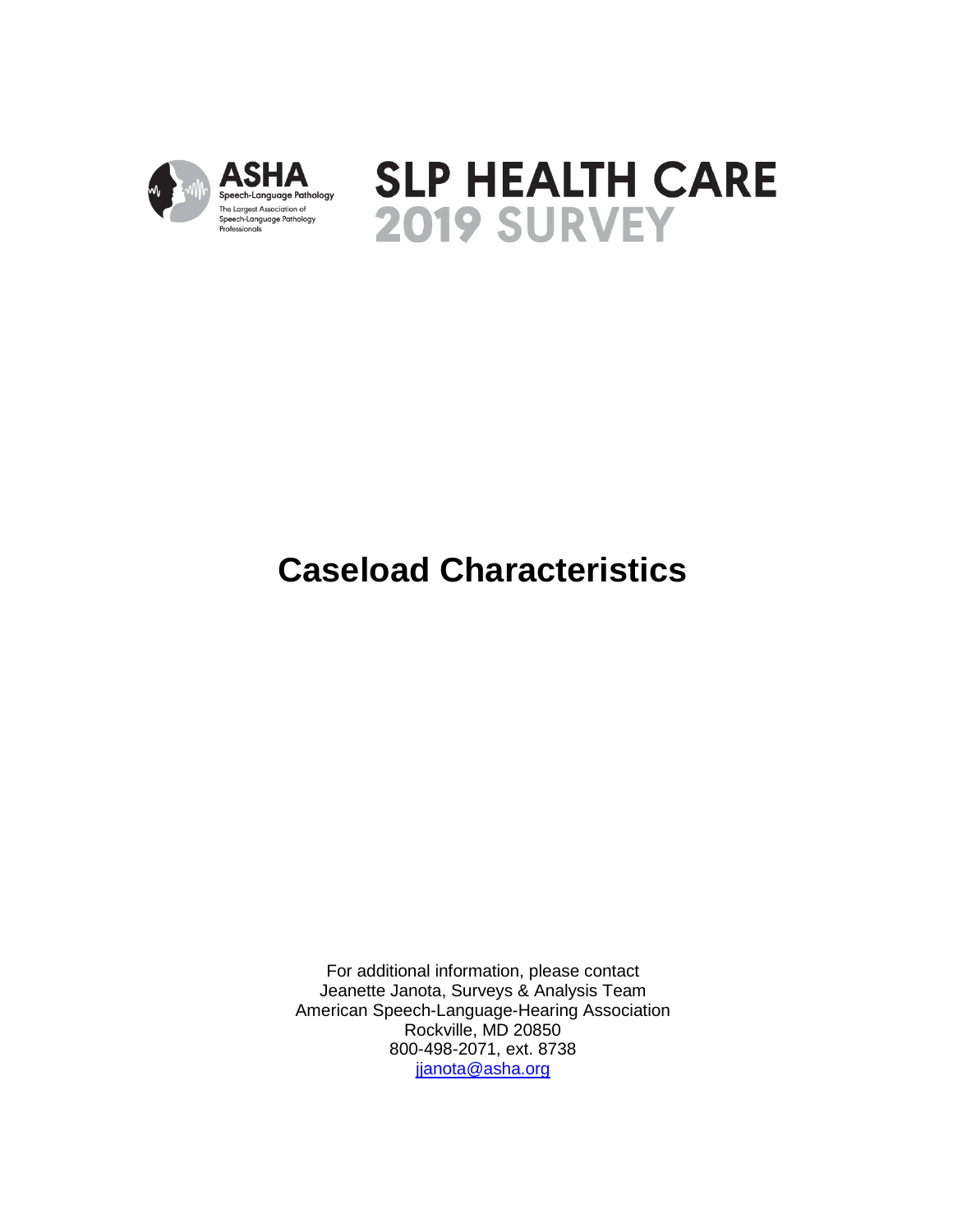### **Contents**

| Figures |
|---------|
|         |
|         |
|         |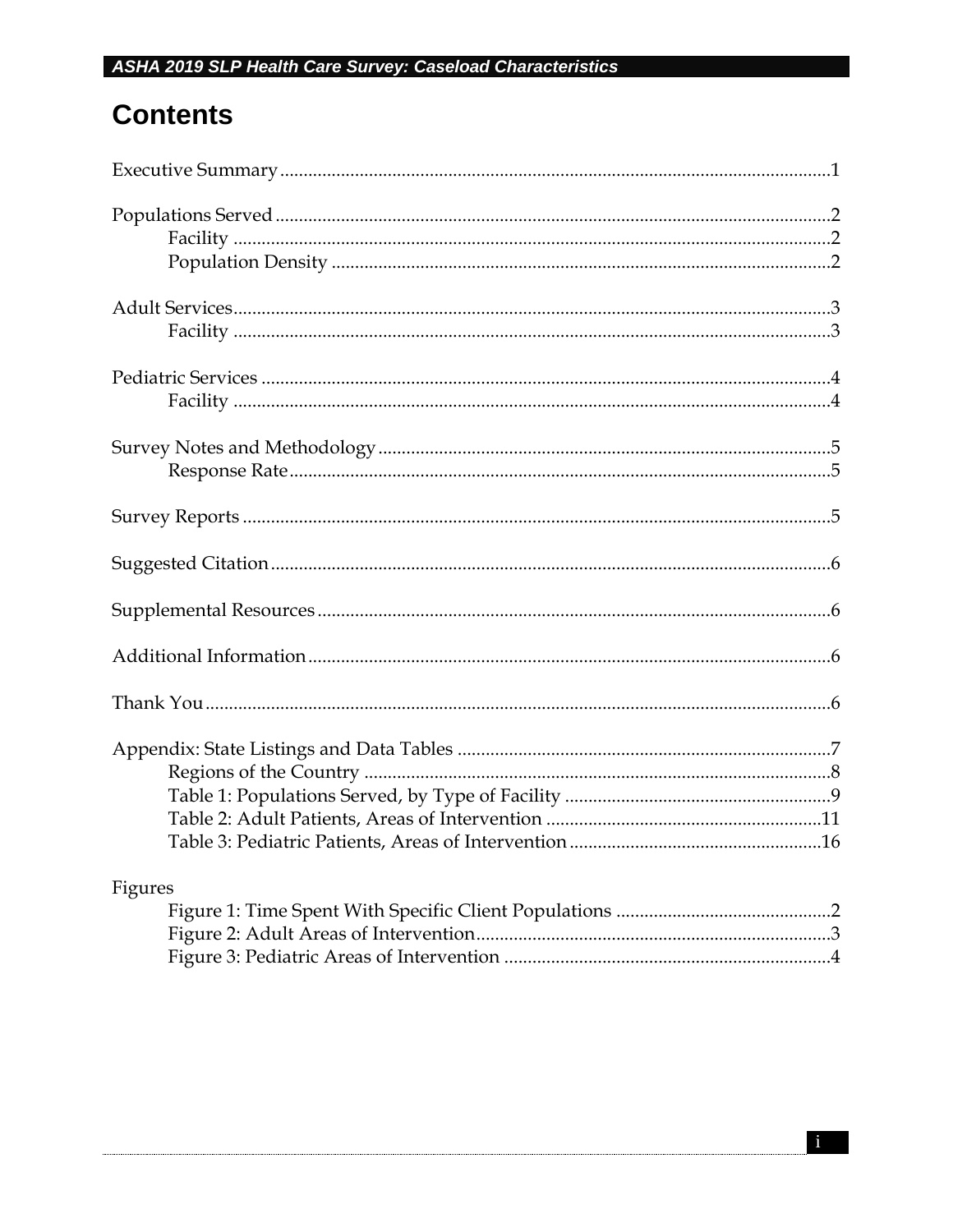## **Executive Summary**

The American Speech-Language-Hearing Association (ASHA) conducted a survey of speech-language pathologists (SLPs) in the spring of 2019. We designed the survey to provide information about health care–based service delivery and to update and expand information gathered during previous SLP Health Care Surveys. The results are presented in a series of reports.

This report addresses only questions on the survey pertaining to caseload. Data are drawn from six types of health care facilities: general medical, Veterans Affairs (VA), and long-term acute care (LTAC) hospitals; home health agencies or clients' homes; outpatient clinics or offices; pediatric hospitals; rehabilitation (rehab) hospitals; and skilled nursing facilities (SNFs).

#### *Highlights*

- 60% of SLPs' clinical time was spent providing services to adults.
- In adult settings, 40% of time spent delivering services was in the area of swallowing.
- Time spent on swallowing with adults was highest in general medical, VA, and LTAC hospitals (59%).
- Time spent on dementia was highest in SNFs (26%).
- In pediatric settings, 23% of the time spent delivering services was in the areas of language and literacy.
- SLPs in outpatient clinics or offices who provided pediatric services spent more time on speech sound disorders (25%) than did SLPs in other facility types.
- SLPs in general medical, VA, and LTAC hospitals spent more time on swallowing and feeding (48%) than did SLPs who worked with pediatric patients in other facility types.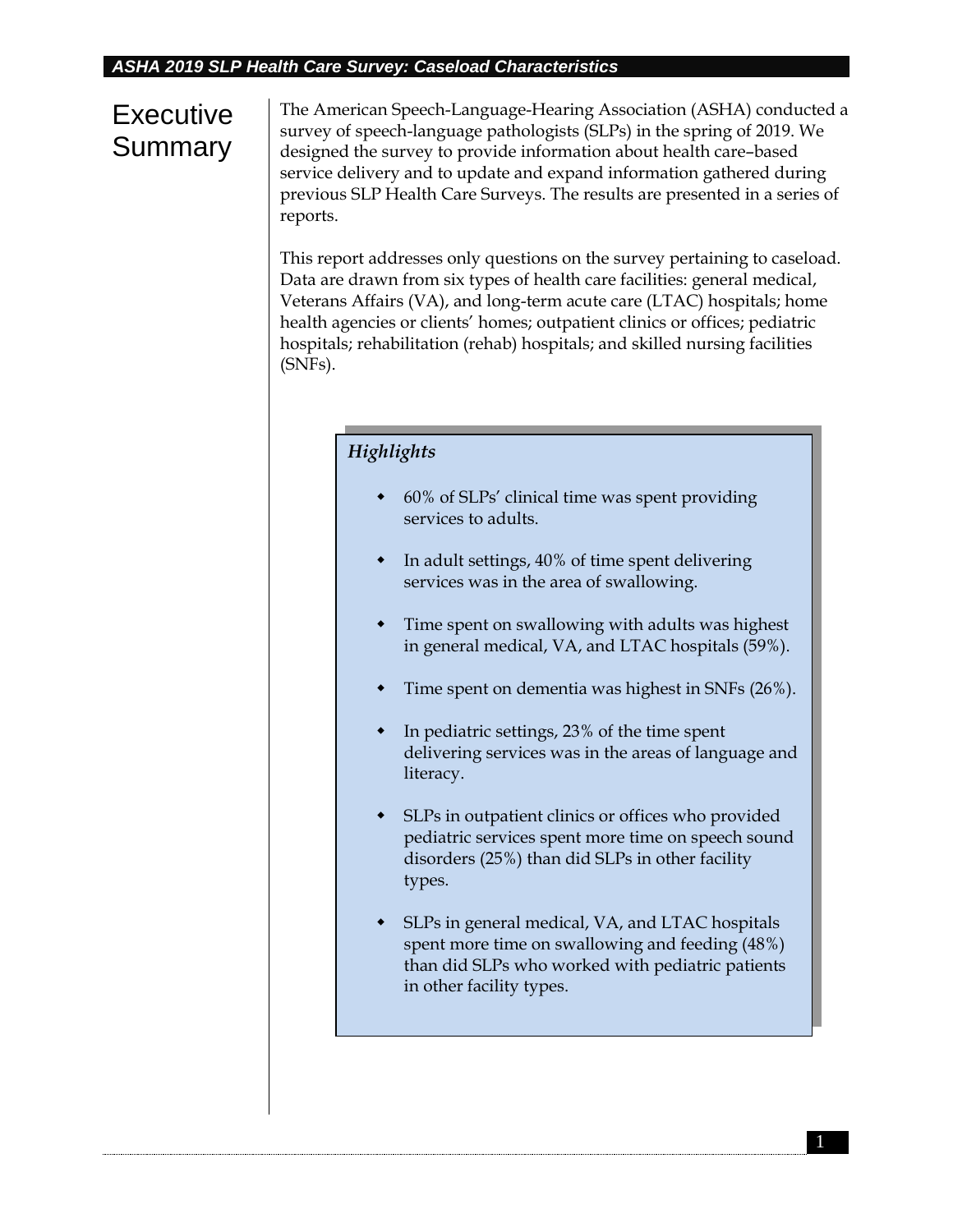### **Populations** Served

On average (mean), 60% of time spent on service delivery was with adult clients (see Figure 1). Remaining times were fairly evenly distributed among infants and toddlers, preschoolers, and school-age children.

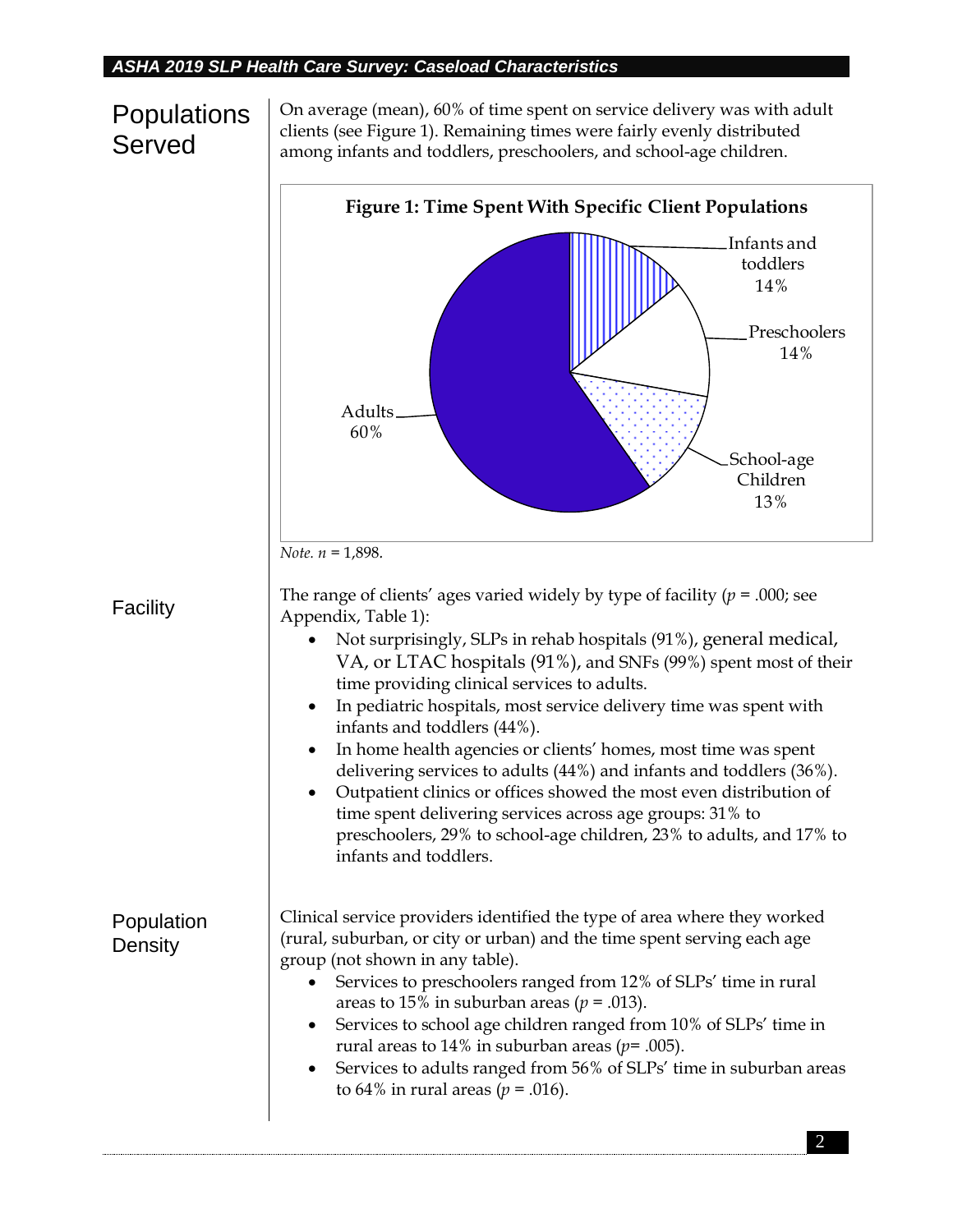### Adult Services

Facility

More adult service delivery time was spent in the area of swallowing (40%) than in any other area of intervention (see Figure 2 and Appendix, Table 2).

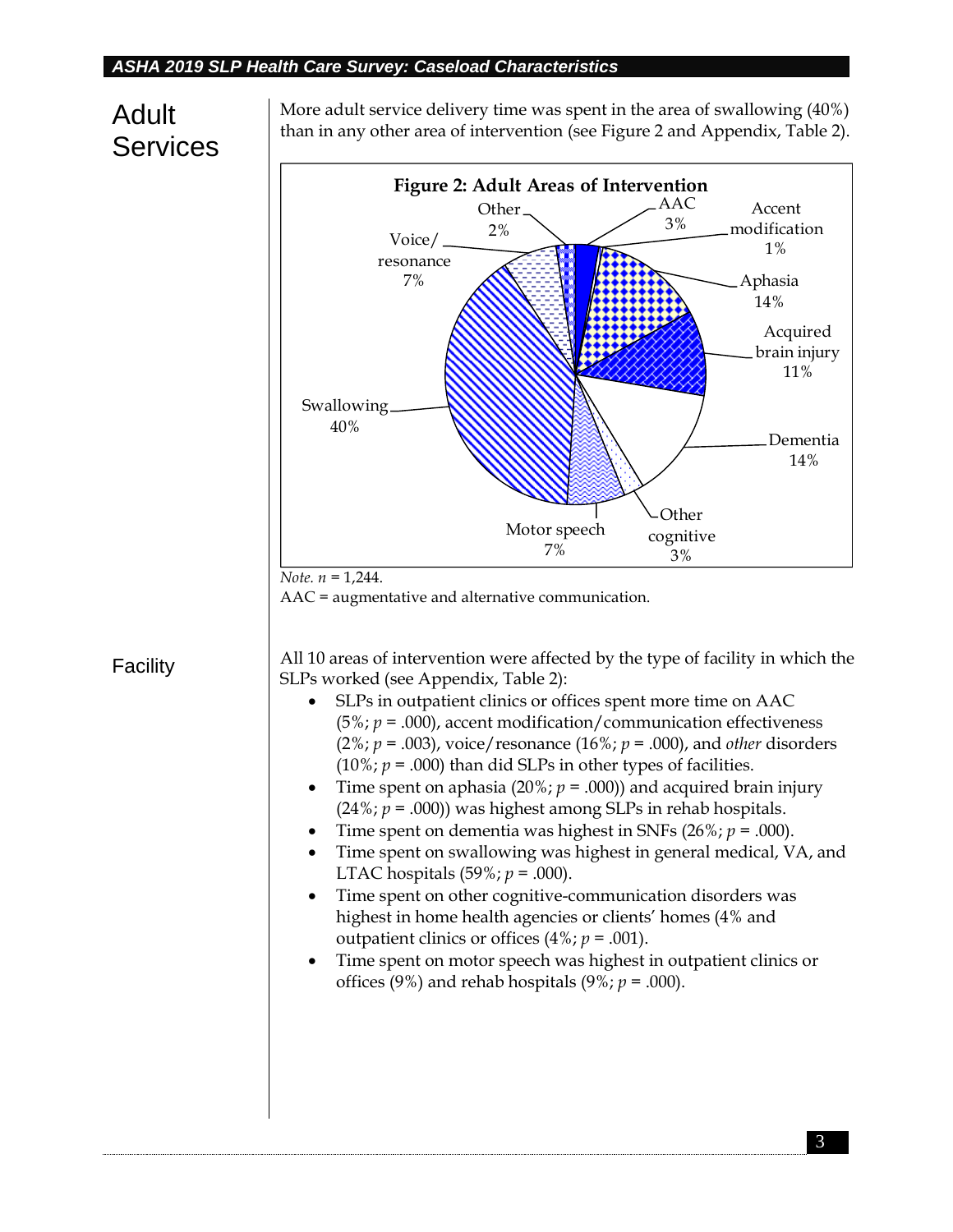## **Pediatric Services**

SLPs who worked with pediatric patients spent a greater percentage of their time on language and literacy (23%) than on any other areas of intervention (see Figure 3 and Appendix, Table 3).



#### **Facility**

The type of facility in which SLPs worked had an effect on eight of the nine areas of intervention included in the survey (see Appendix, Table 3):

- SLPs in pediatric hospitals spent more time on AAC (9%) than did SLPs in other types of facilities  $(p = .001)$ .
- Time spent on autism spectrum disorder (21%) was higher in outpatient clinics or offices than in in other types of facilities  $(p = .000)$ .
- Time spent on cognitive communication (27%) was higher in rehab hospitals than in other types of facilities  $(p = .000)$ .
- SLPs in rehab hospitals spent more time on fluency (6%) than did SLPs in other types of facilities  $(p = .001)$ .
- Time spent on language and literacy (27%) was higher in home health agencies or clients' homes than in other types of facilities  $(p = .000)$ .
- SLPs in outpatient clinics or offices spent more time on speech sound disorders (25%) than did SLPs in other facility types  $(p=.000).$
- Time spent on swallowing and feeding (48%) was higher in general medical, VA, or LTAC hospitals than in other facility types  $(p = .000)$ .
- SLPs in in general medical, VA, or LTAC hospitals and pediatric hospitals spent more time on voice and resonance (5%) than did SLPs in other facility types  $(p = .032)$ .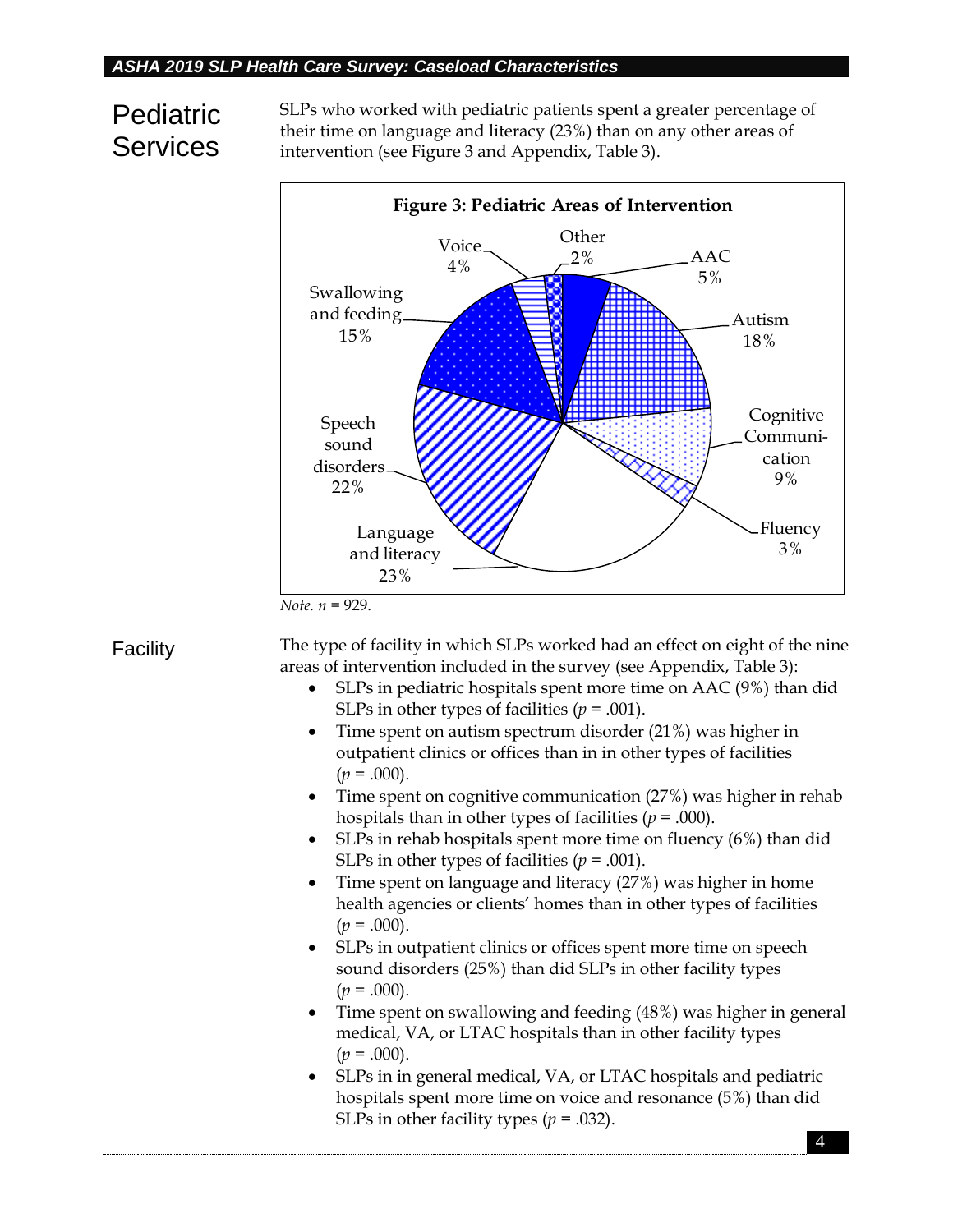#### Survey Notes and Methodology Response Rate Survey Reports The *SLP Health Care Survey* has been fielded in odd-numbered years since 2005 to gather information of interest to the profession. Members, volunteer leaders, and staff rely on data from the survey to better understand the priorities and needs of SLPs. Results from the *2019 SLP Health Care Survey* are presented in a series of reports: Survey Summary Workforce Practice Issues The survey was fielded in February 2019 to a random sample of 4,500 ASHA-certified SLPs who were employed in health care settings in the United States. Half of each group was randomly assigned to a control group to receive cover letters with the chief executive officer's full signature, and half received letters signed with only her first name. Everyone also received an electronic "be-on-the-lookout-for" message sent two days before the mailing of the first letter. Second (March) and third (April) mailings followed, at approximately 3- or 4-week intervals. The sample was a random sample, stratified by type of facility and by private practice. Small groups, such as pediatric hospitals, were oversampled. Weighting was used when presenting data to reflect the actual distribution of SLPs in each type of facility within ASHA. Of the original 4,500 SLPs in the sample, 1 was deceased, 2 were retired, 14 had incorrect postal addresses, 39 were employed in other types of facilities, 7 were not employed in the field, and 4 were ineligible for other reasons, leaving 4,433 possible respondents. The actual number of respondents was 2,232, resulting in a **50.3%** response rate. The results presented in this report are based on responses from those 2,232 individuals.

- Caseload Characteristics
- Annual Salaries
- Hourly and Per Visit Wages
- Survey Methodology, Respondent Demographics, and Glossary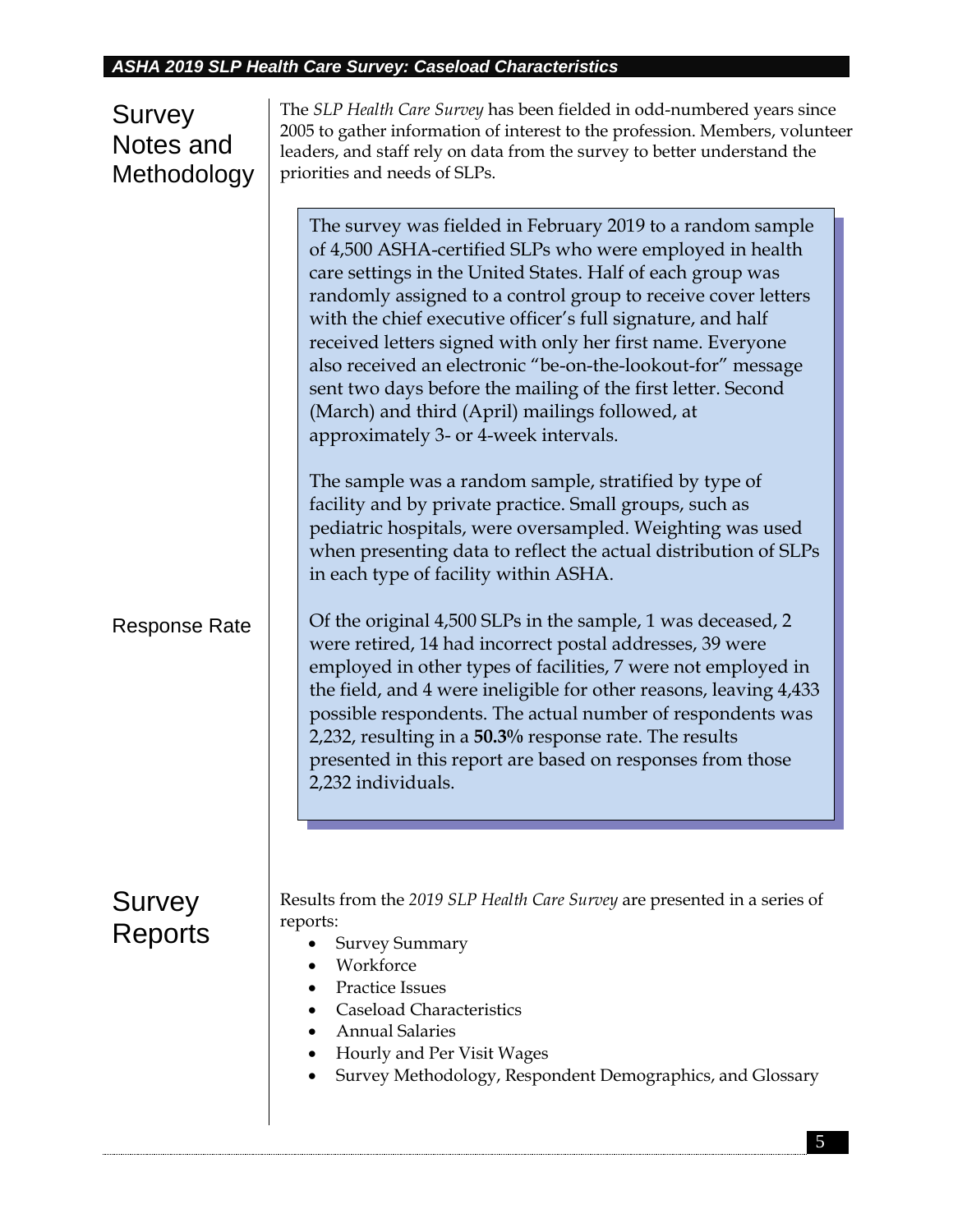| Suggested<br>Citation            | American Speech-Language-Hearing Association. (2019). ASHA 2019 SLP<br>Health Care Survey: Caseload characteristics. Retrieved from www.asha.org.                                                                                                                                          |  |  |  |  |  |  |  |  |  |
|----------------------------------|--------------------------------------------------------------------------------------------------------------------------------------------------------------------------------------------------------------------------------------------------------------------------------------------|--|--|--|--|--|--|--|--|--|
| Supplemental<br><b>Resources</b> | American Speech-Language-Hearing Association. (n.d.). Practice Portal.<br>Retrieved from www.asha.org/practice-portal                                                                                                                                                                      |  |  |  |  |  |  |  |  |  |
|                                  | Information for speech-language pathologists. (n.d.). Retrieved from<br>www.asha.org/slp/                                                                                                                                                                                                  |  |  |  |  |  |  |  |  |  |
| Additional<br>Information        | For additional information regarding the ASHA 2019 SLP Health Care<br>Survey, please contact Monica Sampson, director, Health Care Services in<br>SLP, ext. 5686, msampson@asha.org; or Rebecca Politis, associate director,<br>Health Care Services in SLP, ext. 5679, rpolitis@asha.org. |  |  |  |  |  |  |  |  |  |
| <b>Thank You</b>                 | ASHA would like to thank the SLPs who completed the ASHA 2019 SLP<br>Health Care Survey. Reports like this one are possible only because people<br>like you participate.                                                                                                                   |  |  |  |  |  |  |  |  |  |
|                                  | Is this information valuable to you? If so, please accept invitations to<br>participate in other ASHA-sponsored surveys and focus groups. You are<br>the experts, and we rely on you to provide data to share with your fellow<br>members. ASHA surveys benefit you.                       |  |  |  |  |  |  |  |  |  |
|                                  | Phank you                                                                                                                                                                                                                                                                                  |  |  |  |  |  |  |  |  |  |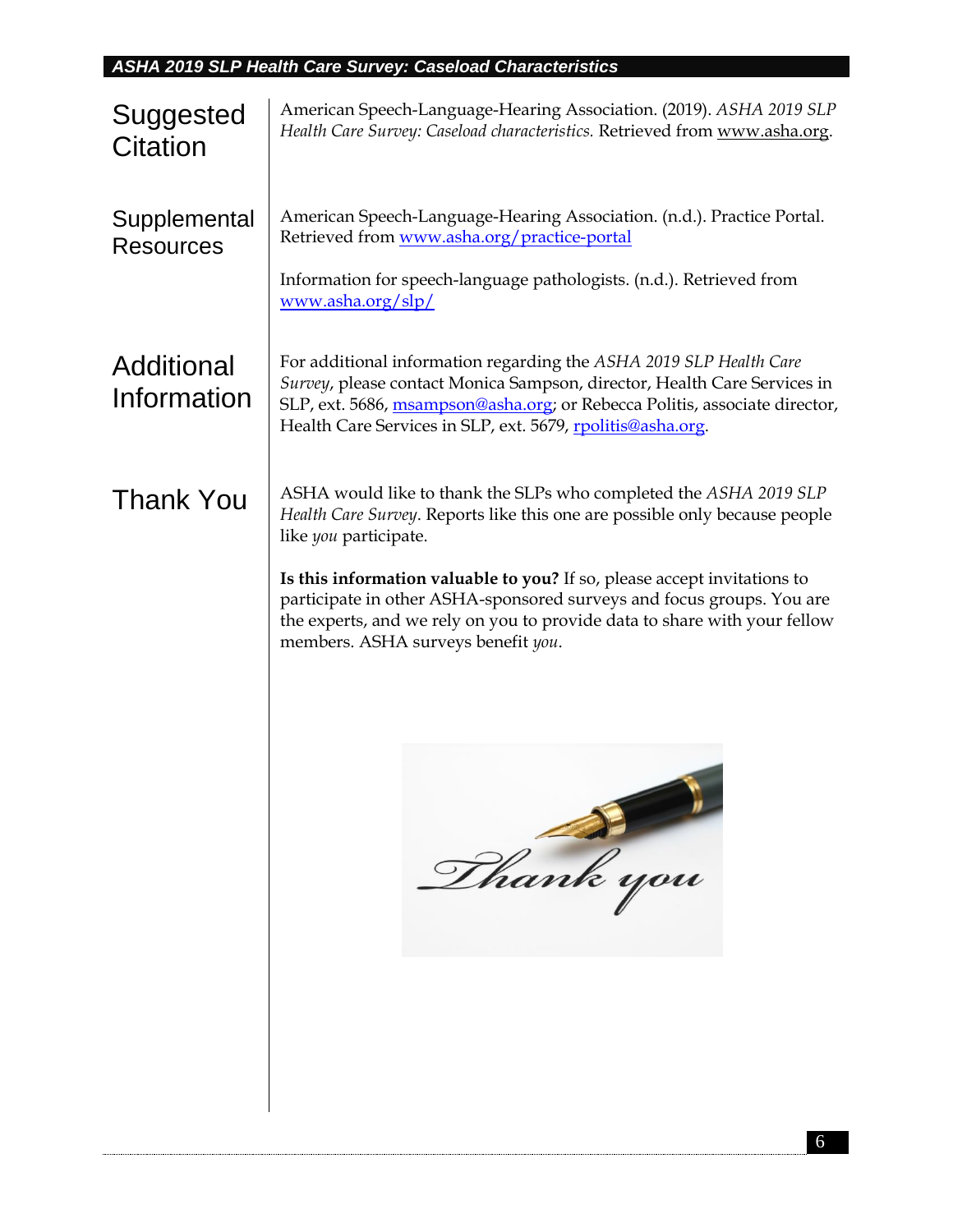Appendix: State Listings and Data Tables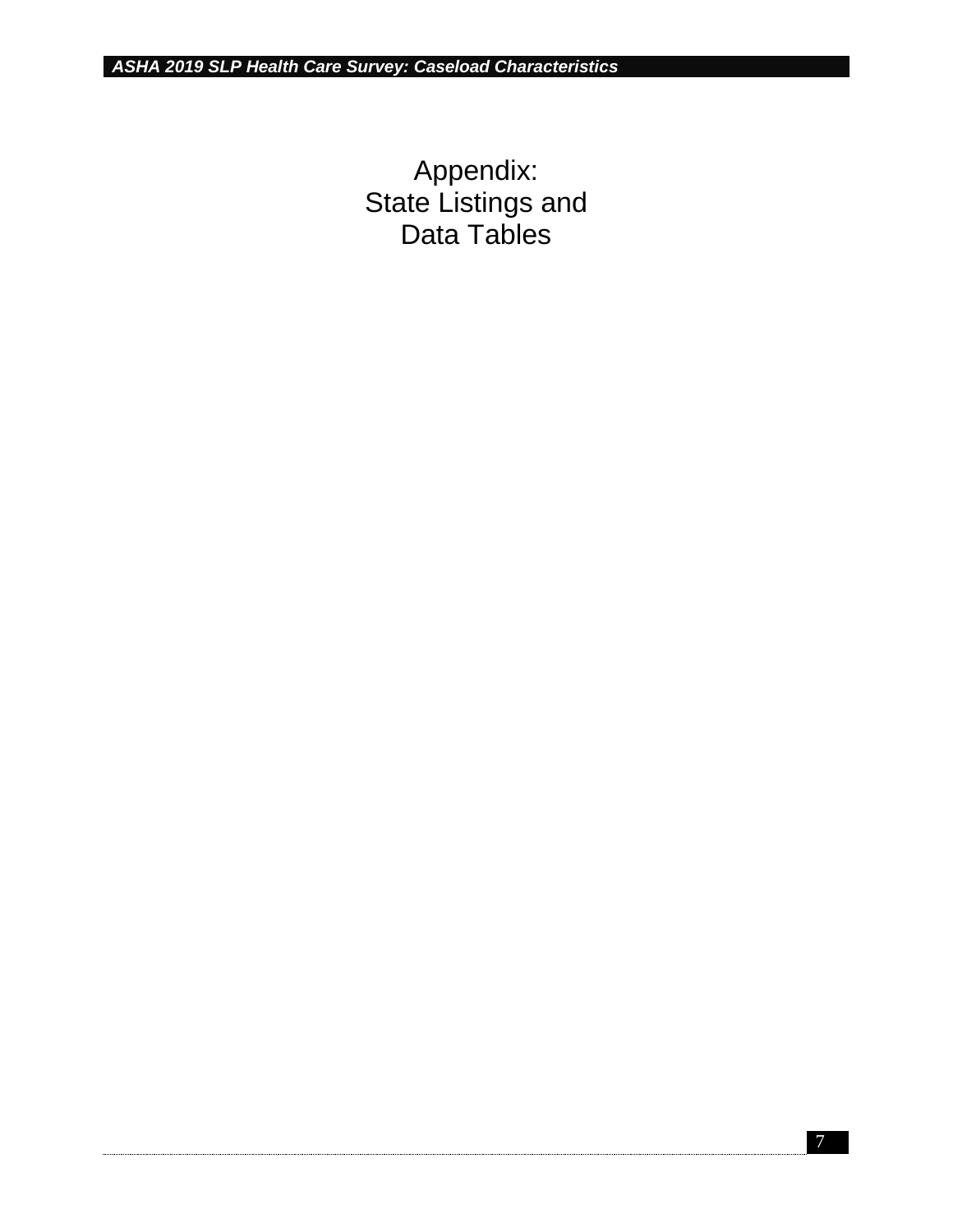Regions of the **Country** 

#### Northeast

- Middle Atlantic
	- o New Jersey
	- o New York
	- o Pennsylvania
- New England
	- o Connecticut
	- o Maine
	- o Massachusetts
	- o New Hampshire
	- o Rhode Island
	- o Vermont

#### South

- East South Central
	- o Alabama
	- o Kentucky
	- o Mississippi
	- o Tennessee
- ◆ South Atlantic
	- o Delaware
		- o District of Columbia
		- o Florida
		- o Georgia
		- o Maryland
		- o North Carolina
		- o South Carolina
		- o Virginia
		- o West Virginia
- West South Central
	- o Arkansas
	- o Louisiana
	- o Oklahoma
	- o Texas

#### Midwest

- East North Central
	- o Illinois
	- o Indiana
	- o Michigan
	- o Ohio
	- o Wisconsin
- West North Central
	- o Iowa
	- o Kansas
	- o Minnesota
	- o Missouri
	- o Nebraska
	- o North Dakota
	- o South Dakota

#### West

- Mountain
	- o Arizona
	- o Colorado
	- o Idaho
	- o Montana
	- o Nevada
	- o New Mexico
	- o Utah
	- o Wyoming
- ◆ Pacific
	- o Alaska
	- o California
	- o Hawaii
	- o Oregon
	- o Washington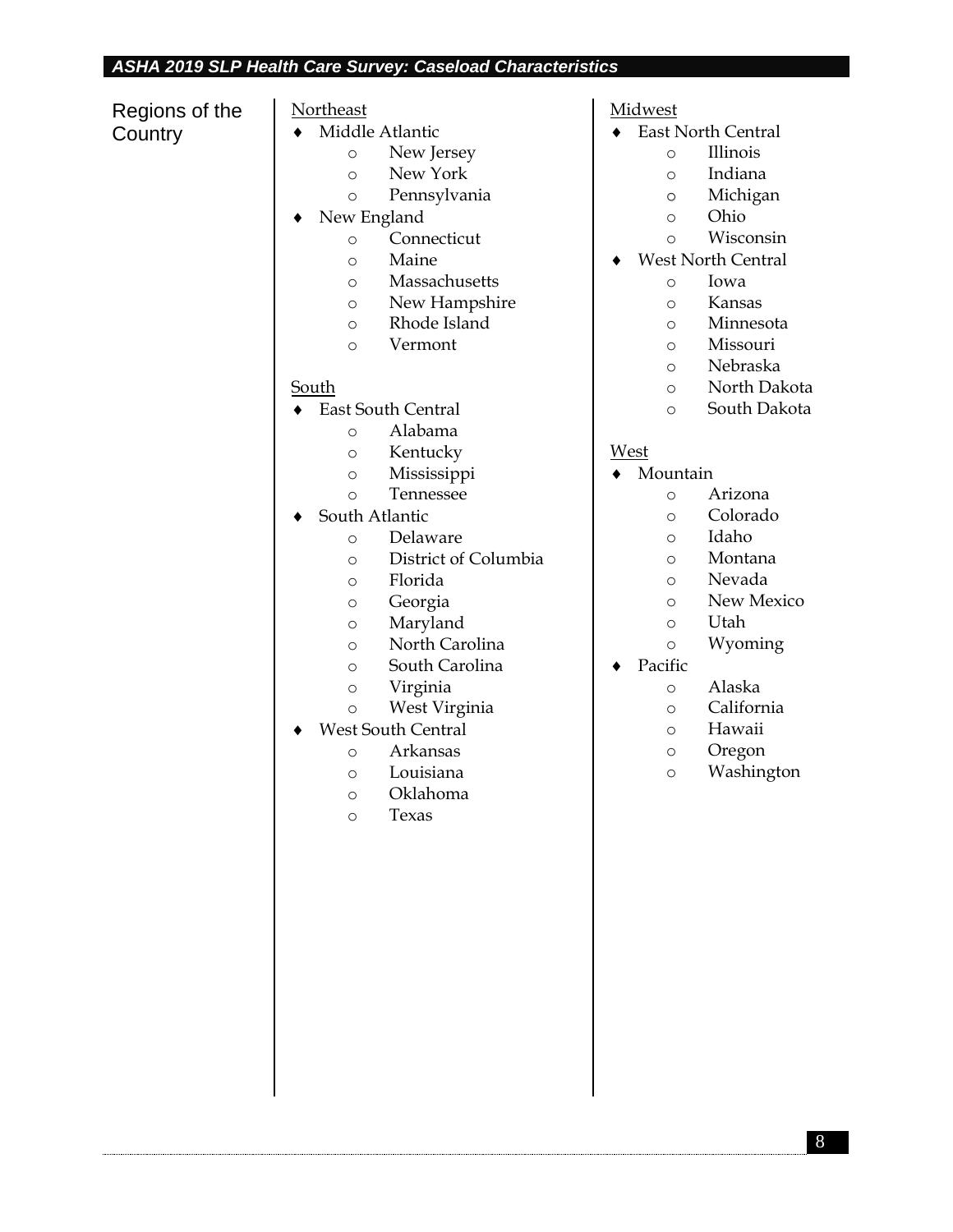## **Table 1: Populations Served, by Type of Facility**

| 18.                | Of the time that you spend providing clinical services, approximately what percentage is spent with the following age<br>groups? Total must equal 100%. |                                                                                |                                                    |                                                             |                                                   |                                                                                             |                                                                    |
|--------------------|---------------------------------------------------------------------------------------------------------------------------------------------------------|--------------------------------------------------------------------------------|----------------------------------------------------|-------------------------------------------------------------|---------------------------------------------------|---------------------------------------------------------------------------------------------|--------------------------------------------------------------------|
|                    | Analyses limited to respondents who met the following criteria:                                                                                         |                                                                                |                                                    |                                                             |                                                   |                                                                                             |                                                                    |
| ❖ CCC-SLP          |                                                                                                                                                         |                                                                                |                                                    |                                                             |                                                   |                                                                                             |                                                                    |
| ❖                  | Employed full time or part time                                                                                                                         |                                                                                |                                                    |                                                             |                                                   |                                                                                             |                                                                    |
| ❖                  | Clinical service provider                                                                                                                               |                                                                                |                                                    |                                                             |                                                   |                                                                                             |                                                                    |
|                    |                                                                                                                                                         |                                                                                |                                                    | <b>Facility Type</b>                                        |                                                   |                                                                                             |                                                                    |
| <b>Age Groups</b>  | <b>All Facility</b><br><b>Types</b><br>$(n = 1,898)$                                                                                                    | <b>General</b><br>Medical/VA/<br><b>LTAC</b><br><b>Hospital</b><br>$(n = 300)$ | Home<br>Health/<br>Client's<br>Home<br>$(n = 330)$ | <b>Outpatient</b><br><b>Clinic/Office</b><br>$(n = 599)$    | <b>Pediatric</b><br><b>Hospital</b><br>$(n = 64)$ | <b>Rehab</b><br><b>Hospital</b><br>$(n = 160)$                                              | <b>Skilled</b><br><b>Nursing</b><br><b>Facility</b><br>$(n = 414)$ |
|                    |                                                                                                                                                         |                                                                                | Infant-toddler                                     |                                                             |                                                   |                                                                                             |                                                                    |
| Mean               | 14.2                                                                                                                                                    | 4.6                                                                            | 35.7                                               | 17.1                                                        | 44.4                                              | 2.3                                                                                         | 0.5                                                                |
| Standard deviation | 25.8                                                                                                                                                    | 16.1                                                                           | 42.1                                               | 17.2                                                        | 28.5                                              | 9.4                                                                                         | 3.5                                                                |
|                    |                                                                                                                                                         | type.                                                                          |                                                    | Statistical significance: $F(5, 1860) = 141.4$ , $p = .000$ |                                                   | Conclusion: There is adequate evidence from the data to say that the means vary by facility |                                                                    |
|                    |                                                                                                                                                         |                                                                                | <b>Preschool</b>                                   |                                                             |                                                   |                                                                                             |                                                                    |
| Mean               | 13.6                                                                                                                                                    | 1.8                                                                            | 11.4                                               | 31.1                                                        | 27.8                                              | 3.0                                                                                         | 0.4                                                                |
| Standard deviation | 21.3                                                                                                                                                    | 6.6                                                                            | 21.5                                               | 22.5                                                        | 17.9                                              | 11.1                                                                                        | 2.5                                                                |
|                    |                                                                                                                                                         | type.                                                                          |                                                    | Statistical significance: $F(5, 1860) = 239.6$ , $p = .000$ |                                                   | Conclusion: There is adequate evidence from the data to say that the means vary by facility |                                                                    |
|                    |                                                                                                                                                         |                                                                                |                                                    |                                                             |                                                   | (Question 18 continues on next page.)                                                       |                                                                    |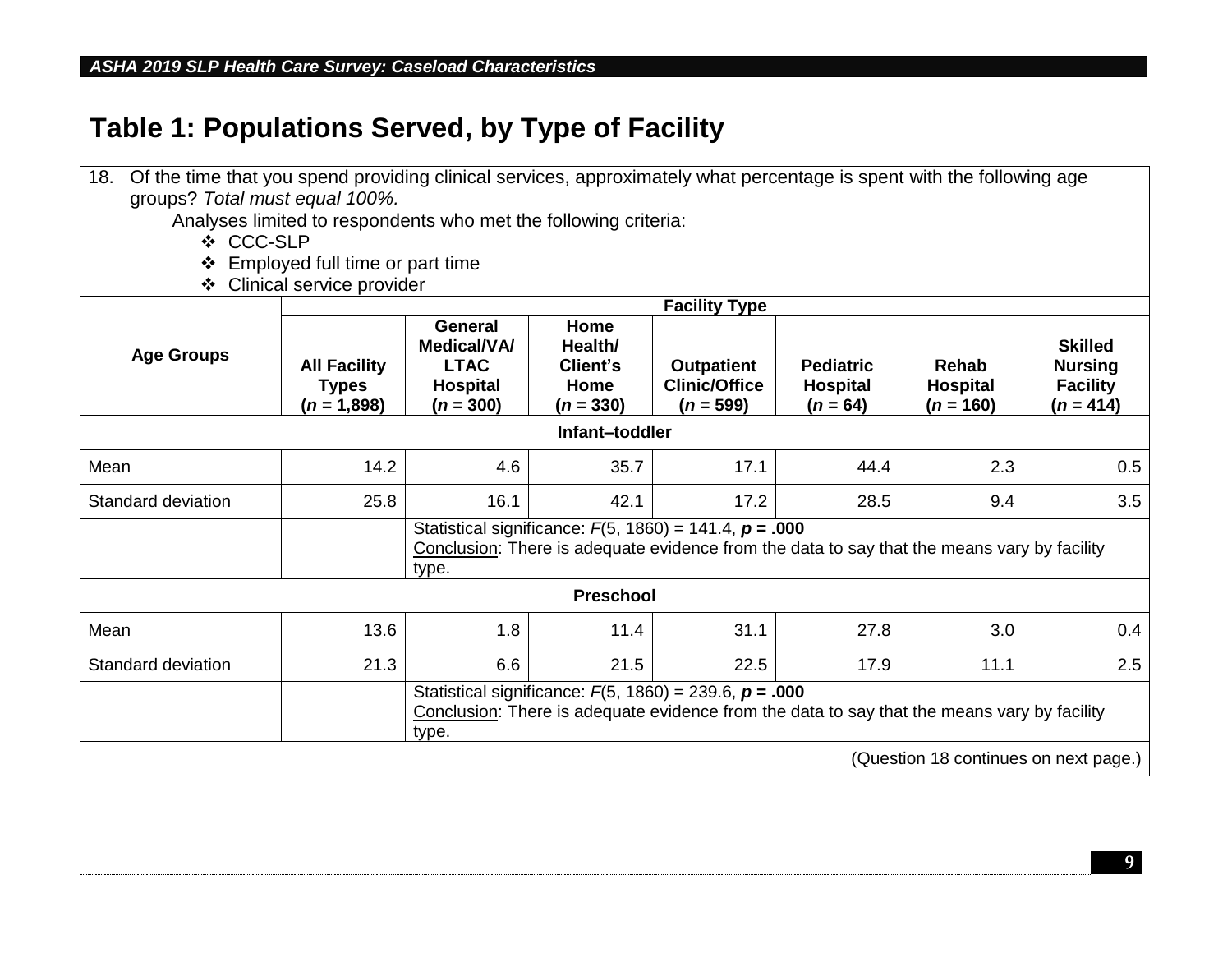### **Table 1 (Continued): Populations Served, by Type of Facility**

| 18. (cont'd) Of the time that you spend providing clinical services, approximately what percentage is spent with the following |                                                                                                                                                                     |                                                                                       |                                                    |                                                             |                                                   |                                                                                             |                                                                    |
|--------------------------------------------------------------------------------------------------------------------------------|---------------------------------------------------------------------------------------------------------------------------------------------------------------------|---------------------------------------------------------------------------------------|----------------------------------------------------|-------------------------------------------------------------|---------------------------------------------------|---------------------------------------------------------------------------------------------|--------------------------------------------------------------------|
| age groups? Total must equal 100%.                                                                                             |                                                                                                                                                                     |                                                                                       |                                                    |                                                             |                                                   |                                                                                             |                                                                    |
|                                                                                                                                | Analyses limited to respondents who met the following criteria:                                                                                                     |                                                                                       |                                                    |                                                             |                                                   |                                                                                             |                                                                    |
| ❖ CCC-SLP                                                                                                                      |                                                                                                                                                                     |                                                                                       |                                                    |                                                             |                                                   |                                                                                             |                                                                    |
|                                                                                                                                | Employed full time or part time                                                                                                                                     |                                                                                       |                                                    |                                                             |                                                   |                                                                                             |                                                                    |
| $\cdot$                                                                                                                        | Clinical service provider                                                                                                                                           |                                                                                       |                                                    |                                                             |                                                   |                                                                                             |                                                                    |
|                                                                                                                                |                                                                                                                                                                     |                                                                                       |                                                    | <b>Facility Type</b>                                        |                                                   |                                                                                             |                                                                    |
| <b>Age Groups</b>                                                                                                              | <b>All Facility</b><br><b>Types</b><br>$(n = 1,898)$                                                                                                                | <b>General</b><br><b>Medical/VA/</b><br><b>LTAC</b><br><b>Hospital</b><br>$(n = 254)$ | Home<br>Health/<br>Client's<br>Home<br>$(n = 301)$ | <b>Outpatient</b><br><b>Clinic/Office</b><br>$(n = 599)$    | <b>Pediatric</b><br><b>Hospital</b><br>$(n = 64)$ | Rehab<br><b>Hospital</b><br>$(n = 160)$                                                     | <b>Skilled</b><br><b>Nursing</b><br><b>Facility</b><br>$(n = 414)$ |
| <b>School-Age Child</b>                                                                                                        |                                                                                                                                                                     |                                                                                       |                                                    |                                                             |                                                   |                                                                                             |                                                                    |
| Mean                                                                                                                           | 12.5                                                                                                                                                                | 2.2                                                                                   | 8.5                                                | 28.8                                                        | 25.0                                              | 3.7                                                                                         | 0.8                                                                |
| Standard deviation                                                                                                             | 20.7                                                                                                                                                                | 7.9                                                                                   | 18.6                                               | 23.8                                                        | 21.5                                              | 9.9                                                                                         | 4.7                                                                |
|                                                                                                                                |                                                                                                                                                                     | type.                                                                                 |                                                    | Statistical significance: $F(5, 1860) = 195.2$ , $p = .000$ |                                                   | Conclusion: There is adequate evidence from the data to say that the means vary by facility |                                                                    |
|                                                                                                                                |                                                                                                                                                                     |                                                                                       | <b>Adult</b>                                       |                                                             |                                                   |                                                                                             |                                                                    |
| Mean                                                                                                                           | 59.7                                                                                                                                                                | 91.4                                                                                  | 44.4                                               | 23.0                                                        | 2.8                                               | 91.0                                                                                        | 98.5                                                               |
| Standard deviation                                                                                                             | 46.0                                                                                                                                                                | 21.5                                                                                  | 47.3                                               | 36.4                                                        | 7.5                                               | 24.2                                                                                        | 8.1                                                                |
|                                                                                                                                | Statistical significance: $F(5, 1860) = 450.9$ , $p = .000$<br>Conclusion: There is adequate evidence from the data to say that the means vary by facility<br>type. |                                                                                       |                                                    |                                                             |                                                   |                                                                                             |                                                                    |

*If you provide services to pediatric clients (infants through school age), answer Q. 19. If you provide services to adults, answer Q. 20. Answer Qs. 19 and 20 if you provide services to both age groups.*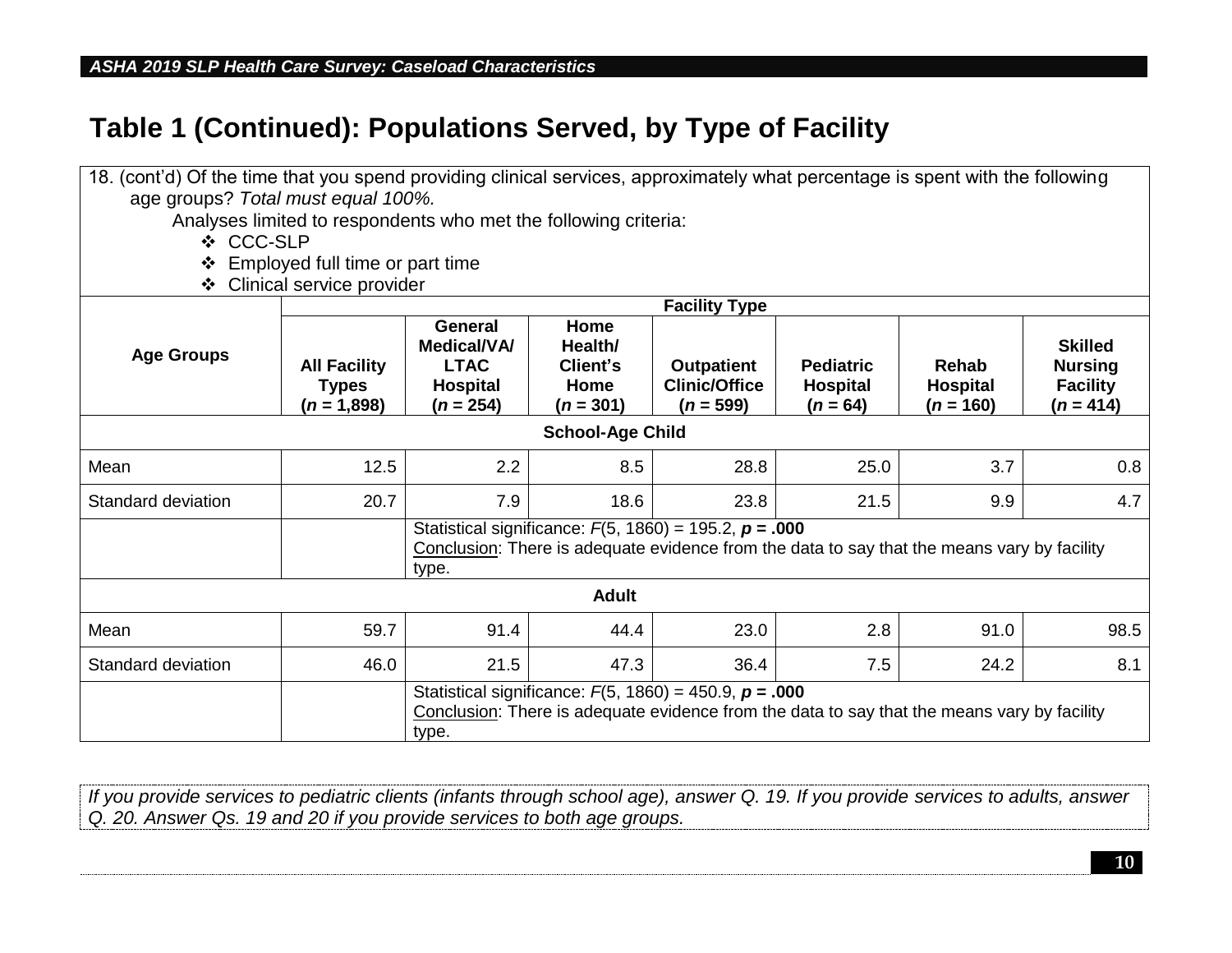## **Table 2: Adult Patients, Areas of Intervention**

| 20.<br>Of the time that you spend providing ADULT services, approximately what percentage is spent in the following areas? |                                                                                                                                                                   |                                                                                |                                                    |                                                            |                                                   |                                                                                             |                                                                    |
|----------------------------------------------------------------------------------------------------------------------------|-------------------------------------------------------------------------------------------------------------------------------------------------------------------|--------------------------------------------------------------------------------|----------------------------------------------------|------------------------------------------------------------|---------------------------------------------------|---------------------------------------------------------------------------------------------|--------------------------------------------------------------------|
| Total must equal 100%.                                                                                                     |                                                                                                                                                                   |                                                                                |                                                    |                                                            |                                                   |                                                                                             |                                                                    |
|                                                                                                                            | Analyses limited to respondents who met the following criteria:                                                                                                   |                                                                                |                                                    |                                                            |                                                   |                                                                                             |                                                                    |
| ❖ CCC-SLP                                                                                                                  |                                                                                                                                                                   |                                                                                |                                                    |                                                            |                                                   |                                                                                             |                                                                    |
| ❖                                                                                                                          | Employed full time or part time                                                                                                                                   |                                                                                |                                                    |                                                            |                                                   |                                                                                             |                                                                    |
| ❖                                                                                                                          | Clinical service provider                                                                                                                                         |                                                                                |                                                    |                                                            |                                                   |                                                                                             |                                                                    |
|                                                                                                                            |                                                                                                                                                                   |                                                                                |                                                    | <b>Facility Type</b>                                       |                                                   |                                                                                             |                                                                    |
| <b>Adult Services</b>                                                                                                      | <b>All Facility</b><br><b>Types</b><br>$(n = 1,244)$                                                                                                              | <b>General</b><br>Medical/VA/<br><b>LTAC</b><br><b>Hospital</b><br>$(n = 276)$ | Home<br>Health/<br>Client's<br>Home<br>$(n = 160)$ | <b>Outpatient</b><br><b>Clinic/Office</b><br>$(n = 253)$   | <b>Pediatric</b><br><b>Hospital</b><br>$(n = 11)$ | Rehab<br><b>Hospital</b><br>$(n = 137)$                                                     | <b>Skilled</b><br><b>Nursing</b><br><b>Facility</b><br>$(n = 385)$ |
|                                                                                                                            |                                                                                                                                                                   |                                                                                | <b>AAC</b>                                         |                                                            |                                                   |                                                                                             |                                                                    |
| Mean                                                                                                                       | 2.9                                                                                                                                                               | 1.4                                                                            | 4.9                                                | 5.3                                                        | (n < 25)                                          | 1.6                                                                                         | 1.5                                                                |
| Standard deviation                                                                                                         | 10.2                                                                                                                                                              | 2.9                                                                            | 13.8                                               | 15.9                                                       |                                                   | 3.0                                                                                         | 3.0                                                                |
|                                                                                                                            |                                                                                                                                                                   | type.                                                                          |                                                    | Statistical significance: $F(5, 1215) = 15.8$ , $p = .000$ |                                                   | Conclusion: There is adequate evidence from the data to say that the means vary by facility |                                                                    |
|                                                                                                                            |                                                                                                                                                                   |                                                                                |                                                    | <b>Accent Modification/Communication Effectiveness</b>     |                                                   |                                                                                             |                                                                    |
| Mean                                                                                                                       | 0.5                                                                                                                                                               | 0.1                                                                            | 0.6                                                | 1.6                                                        | (n < 25)                                          | 0.2                                                                                         | 0.2                                                                |
| Standard deviation                                                                                                         | 4.7                                                                                                                                                               | 0.6                                                                            | 4.1                                                | 9.5                                                        |                                                   | 1.3                                                                                         | 1.6                                                                |
|                                                                                                                            | Statistical significance: $F(5, 1215) = 3.6$ , $p = .003$<br>Conclusion: There is adequate evidence from the data to say that the means vary by facility<br>type. |                                                                                |                                                    |                                                            |                                                   |                                                                                             |                                                                    |
|                                                                                                                            |                                                                                                                                                                   |                                                                                |                                                    |                                                            |                                                   | (Question 20 continues on next page.)                                                       |                                                                    |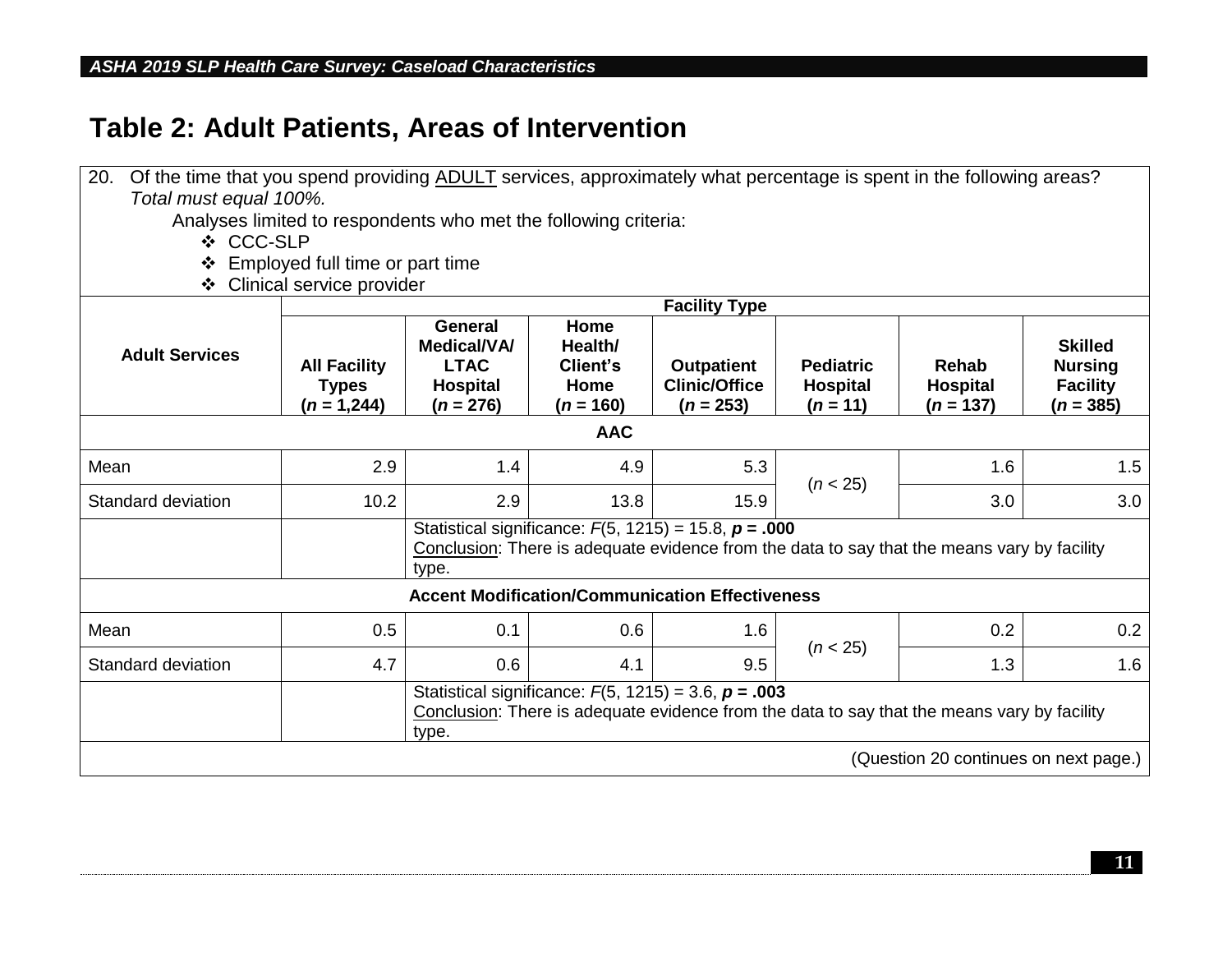| 20. (cont'd) Of the time that you spend providing ADULT services, approximately what percentage is spent in the following |                                                                                                                                                                    |                                                                                |                                                           |                                                            |                                                   |                                                                                             |                                                                    |  |
|---------------------------------------------------------------------------------------------------------------------------|--------------------------------------------------------------------------------------------------------------------------------------------------------------------|--------------------------------------------------------------------------------|-----------------------------------------------------------|------------------------------------------------------------|---------------------------------------------------|---------------------------------------------------------------------------------------------|--------------------------------------------------------------------|--|
| areas? Total must equal 100%.                                                                                             |                                                                                                                                                                    |                                                                                |                                                           |                                                            |                                                   |                                                                                             |                                                                    |  |
|                                                                                                                           | Analyses limited to respondents who met the following criteria:                                                                                                    |                                                                                |                                                           |                                                            |                                                   |                                                                                             |                                                                    |  |
| ❖ CCC-SLP                                                                                                                 |                                                                                                                                                                    |                                                                                |                                                           |                                                            |                                                   |                                                                                             |                                                                    |  |
| ❖                                                                                                                         | Employed full time or part time                                                                                                                                    |                                                                                |                                                           |                                                            |                                                   |                                                                                             |                                                                    |  |
| ❖                                                                                                                         | Clinical service provider                                                                                                                                          |                                                                                |                                                           |                                                            |                                                   |                                                                                             |                                                                    |  |
| <b>Facility Type</b>                                                                                                      |                                                                                                                                                                    |                                                                                |                                                           |                                                            |                                                   |                                                                                             |                                                                    |  |
| <b>Adult Services</b>                                                                                                     | <b>All Facility</b><br><b>Types</b><br>$(n = 1,244)$                                                                                                               | <b>General</b><br><b>Medical/VA/</b><br><b>LTAC</b><br>Hospital<br>$(n = 276)$ | Home<br>Health/<br><b>Client's</b><br>Home<br>$(n = 160)$ | <b>Outpatient</b><br><b>Clinic/Office</b><br>$(n = 253)$   | <b>Pediatric</b><br><b>Hospital</b><br>$(n = 11)$ | Rehab<br><b>Hospital</b><br>$(n = 137)$                                                     | <b>Skilled</b><br><b>Nursing</b><br><b>Facility</b><br>$(n = 385)$ |  |
|                                                                                                                           |                                                                                                                                                                    |                                                                                | <b>Aphasia</b>                                            |                                                            |                                                   |                                                                                             |                                                                    |  |
| Mean                                                                                                                      | 13.6                                                                                                                                                               | 12.1                                                                           | 15.7                                                      | 14.9                                                       | (n < 25)                                          | 20.3                                                                                        | 10.6                                                               |  |
| Standard deviation                                                                                                        | 12.4                                                                                                                                                               | 8.4                                                                            | 14.9                                                      | 16.7                                                       |                                                   | 13.2                                                                                        | 8.0                                                                |  |
|                                                                                                                           |                                                                                                                                                                    | type.                                                                          |                                                           | Statistical significance: $F(5, 1215) = 15.5$ , $p = .000$ |                                                   | Conclusion: There is adequate evidence from the data to say that the means vary by facility |                                                                    |  |
|                                                                                                                           |                                                                                                                                                                    |                                                                                |                                                           | <b>Cognitive-Communication: Acquired Brain Injury</b>      |                                                   |                                                                                             |                                                                    |  |
| Mean                                                                                                                      | 10.6                                                                                                                                                               | 9.1                                                                            | 8.8                                                       | 12.3                                                       |                                                   | 23.5                                                                                        | 6.6                                                                |  |
| Standard deviation                                                                                                        | 14.2                                                                                                                                                               | 9.7                                                                            | 16.1                                                      | 17.2                                                       | (n < 25)                                          | 16.3                                                                                        | 8.5                                                                |  |
|                                                                                                                           | Statistical significance: $F(5, 1215) = 35.6$ , $p = .000$<br>Conclusion: There is adequate evidence from the data to say that the means vary by facility<br>type. |                                                                                |                                                           |                                                            |                                                   |                                                                                             |                                                                    |  |
|                                                                                                                           |                                                                                                                                                                    |                                                                                |                                                           |                                                            |                                                   | (Question 20 continues on next page.)                                                       |                                                                    |  |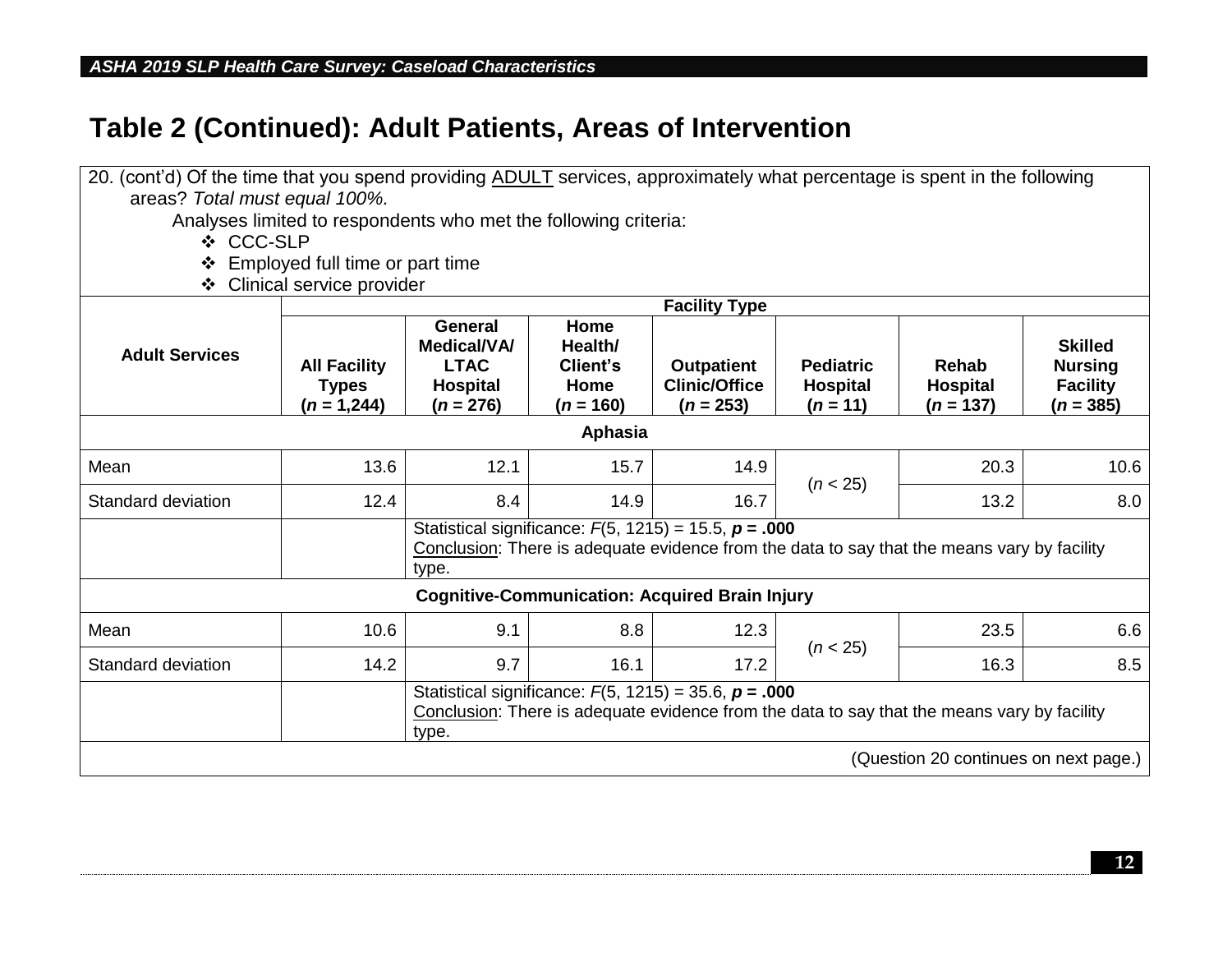| 20. (cont'd) Of the time that you spend providing ADULT services, approximately what percentage is spent in the following |                                                                                                                                                                   |                                                                                       |                                                           |                                                             |                                                   |                                                                                             |                                                                    |  |
|---------------------------------------------------------------------------------------------------------------------------|-------------------------------------------------------------------------------------------------------------------------------------------------------------------|---------------------------------------------------------------------------------------|-----------------------------------------------------------|-------------------------------------------------------------|---------------------------------------------------|---------------------------------------------------------------------------------------------|--------------------------------------------------------------------|--|
| areas? Total must equal 100%.                                                                                             |                                                                                                                                                                   |                                                                                       |                                                           |                                                             |                                                   |                                                                                             |                                                                    |  |
|                                                                                                                           | Analyses limited to respondents who met the following criteria:                                                                                                   |                                                                                       |                                                           |                                                             |                                                   |                                                                                             |                                                                    |  |
| ❖ CCC-SLP                                                                                                                 |                                                                                                                                                                   |                                                                                       |                                                           |                                                             |                                                   |                                                                                             |                                                                    |  |
| ❖                                                                                                                         | Employed full time or part time                                                                                                                                   |                                                                                       |                                                           |                                                             |                                                   |                                                                                             |                                                                    |  |
| $\mathbf{A}$                                                                                                              | Clinical service provider                                                                                                                                         |                                                                                       |                                                           |                                                             |                                                   |                                                                                             |                                                                    |  |
| <b>Facility Type</b>                                                                                                      |                                                                                                                                                                   |                                                                                       |                                                           |                                                             |                                                   |                                                                                             |                                                                    |  |
| <b>Adult Services</b>                                                                                                     | <b>All Facility</b><br><b>Types</b><br>$(n = 1,244)$                                                                                                              | <b>General</b><br><b>Medical/VA/</b><br><b>LTAC</b><br><b>Hospital</b><br>$(n = 276)$ | Home<br>Health/<br><b>Client's</b><br>Home<br>$(n = 160)$ | <b>Outpatient</b><br><b>Clinic/Office</b><br>$(n = 253)$    | <b>Pediatric</b><br><b>Hospital</b><br>$(n = 11)$ | Rehab<br><b>Hospital</b><br>$(n = 137)$                                                     | <b>Skilled</b><br><b>Nursing</b><br><b>Facility</b><br>$(n = 385)$ |  |
|                                                                                                                           |                                                                                                                                                                   |                                                                                       | <b>Cognitive-Communication: Dementia</b>                  |                                                             |                                                   |                                                                                             |                                                                    |  |
| Mean                                                                                                                      | 13.7                                                                                                                                                              | 5.1                                                                                   | 18.7                                                      | 5.7                                                         | (n < 25)                                          | 6.4                                                                                         | 26.3                                                               |  |
| Standard deviation                                                                                                        | 16.8                                                                                                                                                              | 8.0                                                                                   | 19.5                                                      | 12.6                                                        |                                                   | 8.2                                                                                         | 16.6                                                               |  |
|                                                                                                                           |                                                                                                                                                                   | type.                                                                                 |                                                           | Statistical significance: $F(5, 1215) = 115.5$ , $p = .000$ |                                                   | Conclusion: There is adequate evidence from the data to say that the means vary by facility |                                                                    |  |
|                                                                                                                           |                                                                                                                                                                   |                                                                                       | <b>Cognitive-Communication: Other</b>                     |                                                             |                                                   |                                                                                             |                                                                    |  |
| Mean                                                                                                                      | 2.5                                                                                                                                                               | 0.9                                                                                   | 3.8                                                       | 4.2                                                         | (n < 25)                                          | 1.1                                                                                         | 2.4                                                                |  |
| Standard deviation                                                                                                        | 9.6                                                                                                                                                               | 3.7                                                                                   | 12.9                                                      | 15.0                                                        |                                                   | 5.8                                                                                         | 7.0                                                                |  |
|                                                                                                                           | Statistical significance: $F(5, 1215) = 4.4$ , $p = .001$<br>Conclusion: There is adequate evidence from the data to say that the means vary by facility<br>type. |                                                                                       |                                                           |                                                             |                                                   |                                                                                             |                                                                    |  |
|                                                                                                                           |                                                                                                                                                                   |                                                                                       |                                                           |                                                             |                                                   | (Question 20 continues on next page.)                                                       |                                                                    |  |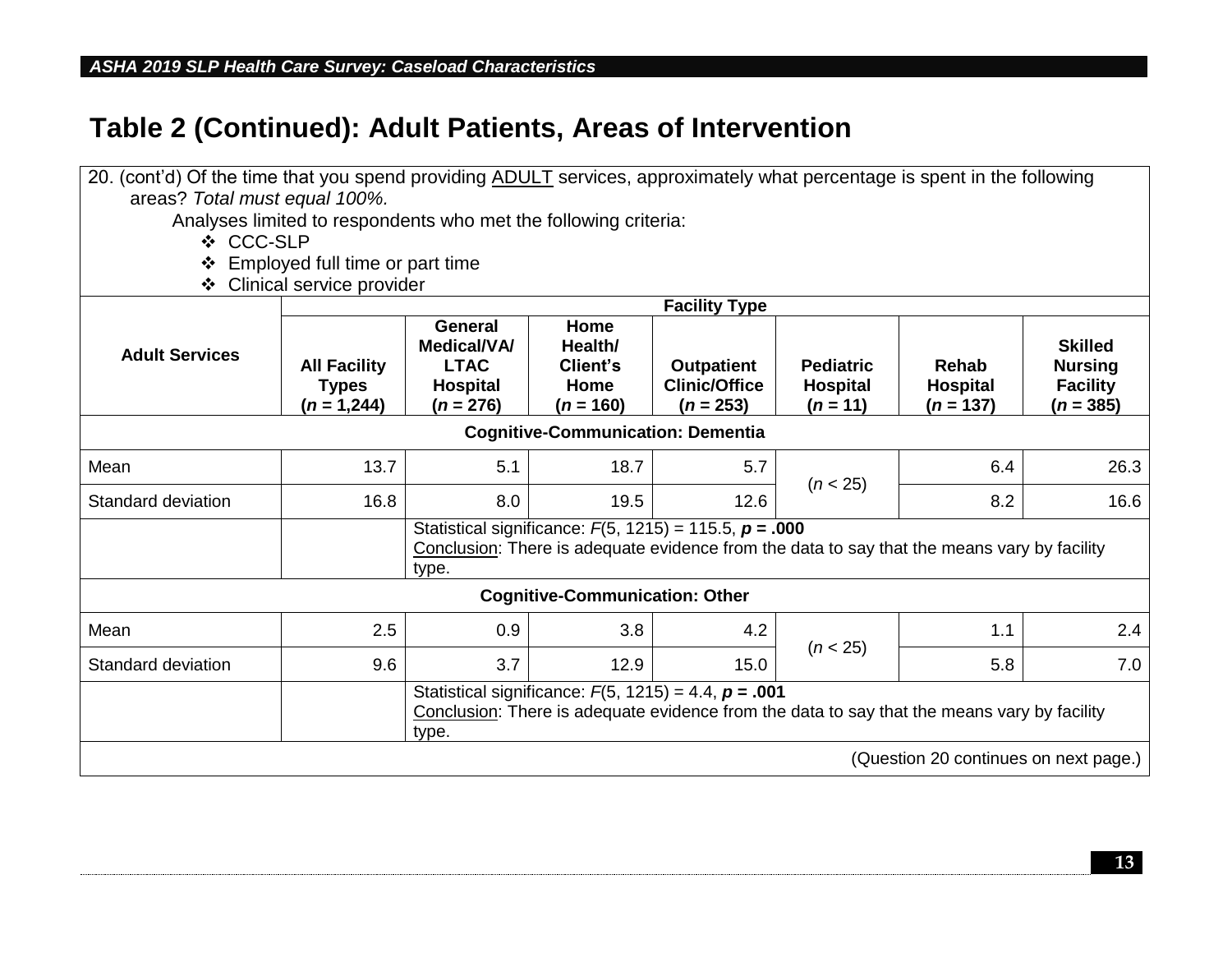| 20. (cont'd) Of the time that you spend providing ADULT services, approximately what percentage is spent in the following |                                                                                                                                                                    |                                                                                       |                                                           |                                                           |                                                   |                                                                                             |                                                                    |  |
|---------------------------------------------------------------------------------------------------------------------------|--------------------------------------------------------------------------------------------------------------------------------------------------------------------|---------------------------------------------------------------------------------------|-----------------------------------------------------------|-----------------------------------------------------------|---------------------------------------------------|---------------------------------------------------------------------------------------------|--------------------------------------------------------------------|--|
| areas? Total must equal 100%.                                                                                             |                                                                                                                                                                    |                                                                                       |                                                           |                                                           |                                                   |                                                                                             |                                                                    |  |
|                                                                                                                           | Analyses limited to respondents who met the following criteria:                                                                                                    |                                                                                       |                                                           |                                                           |                                                   |                                                                                             |                                                                    |  |
| ❖ CCC-SLP                                                                                                                 |                                                                                                                                                                    |                                                                                       |                                                           |                                                           |                                                   |                                                                                             |                                                                    |  |
| ❖                                                                                                                         | Employed full time or part time                                                                                                                                    |                                                                                       |                                                           |                                                           |                                                   |                                                                                             |                                                                    |  |
| ❖                                                                                                                         | Clinical service provider                                                                                                                                          |                                                                                       |                                                           |                                                           |                                                   |                                                                                             |                                                                    |  |
|                                                                                                                           |                                                                                                                                                                    |                                                                                       |                                                           | <b>Facility Type</b>                                      |                                                   |                                                                                             |                                                                    |  |
| <b>Adult Services</b>                                                                                                     | <b>All Facility</b><br><b>Types</b><br>$(n = 1,244)$                                                                                                               | <b>General</b><br><b>Medical/VA/</b><br><b>LTAC</b><br><b>Hospital</b><br>$(n = 276)$ | Home<br>Health/<br><b>Client's</b><br>Home<br>$(n = 160)$ | <b>Outpatient</b><br><b>Clinic/Office</b><br>$(n = 253)$  | <b>Pediatric</b><br><b>Hospital</b><br>$(n = 11)$ | Rehab<br><b>Hospital</b><br>$(n = 137)$                                                     | <b>Skilled</b><br><b>Nursing</b><br><b>Facility</b><br>$(n = 385)$ |  |
| <b>Motor Speech</b>                                                                                                       |                                                                                                                                                                    |                                                                                       |                                                           |                                                           |                                                   |                                                                                             |                                                                    |  |
| Mean                                                                                                                      | 7.2                                                                                                                                                                | 6.9                                                                                   | 7.9                                                       | 9.3                                                       | (n < 25)                                          | 8.8                                                                                         | 5.4                                                                |  |
| Standard deviation                                                                                                        | 9.8                                                                                                                                                                | 10.5                                                                                  | 10.5                                                      | 13.3                                                      |                                                   | 7.2                                                                                         | 6.1                                                                |  |
|                                                                                                                           |                                                                                                                                                                    | type.                                                                                 |                                                           | Statistical significance: $F(5, 1215) = 6.5$ , $p = .000$ |                                                   | Conclusion: There is adequate evidence from the data to say that the means vary by facility |                                                                    |  |
|                                                                                                                           |                                                                                                                                                                    |                                                                                       | <b>Swallowing</b>                                         |                                                           |                                                   |                                                                                             |                                                                    |  |
| Mean                                                                                                                      | 39.8                                                                                                                                                               | 58.6                                                                                  | 32.8                                                      | 21.3                                                      | (n < 25)                                          | 33.3                                                                                        | 44.1                                                               |  |
| Standard deviation                                                                                                        | 24.2                                                                                                                                                               | 21.7                                                                                  | 20.5                                                      | 21.9                                                      |                                                   | 18.9                                                                                        | 18.2                                                               |  |
|                                                                                                                           | Statistical significance: $F(5, 1215) = 98.2$ , $p = .000$<br>Conclusion: There is adequate evidence from the data to say that the means vary by facility<br>type. |                                                                                       |                                                           |                                                           |                                                   |                                                                                             |                                                                    |  |
|                                                                                                                           |                                                                                                                                                                    |                                                                                       |                                                           |                                                           |                                                   | (Question 20 continues on next page.)                                                       |                                                                    |  |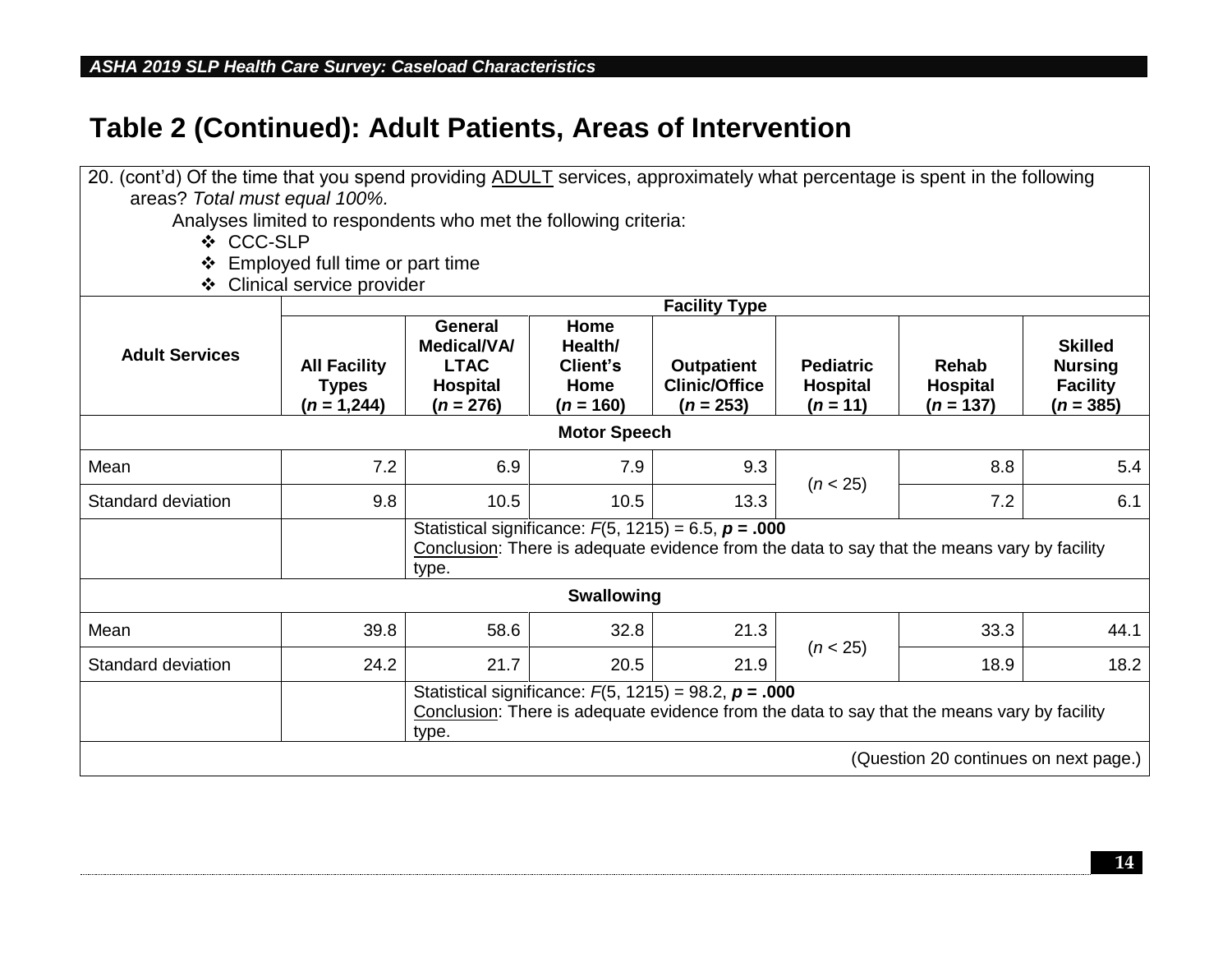| 20. (cont'd) Of the time that you spend providing ADULT services, approximately what percentage is spent in the following |                                                                                                                                                                    |                                                                                       |                                                    |                                                            |                                                   |                                                                                             |                                                                    |  |
|---------------------------------------------------------------------------------------------------------------------------|--------------------------------------------------------------------------------------------------------------------------------------------------------------------|---------------------------------------------------------------------------------------|----------------------------------------------------|------------------------------------------------------------|---------------------------------------------------|---------------------------------------------------------------------------------------------|--------------------------------------------------------------------|--|
| areas? Total must equal 100%.                                                                                             |                                                                                                                                                                    |                                                                                       |                                                    |                                                            |                                                   |                                                                                             |                                                                    |  |
|                                                                                                                           | Analyses limited to respondents who met the following criteria:                                                                                                    |                                                                                       |                                                    |                                                            |                                                   |                                                                                             |                                                                    |  |
| ❖ CCC-SLP                                                                                                                 |                                                                                                                                                                    |                                                                                       |                                                    |                                                            |                                                   |                                                                                             |                                                                    |  |
|                                                                                                                           | Employed full time or part time                                                                                                                                    |                                                                                       |                                                    |                                                            |                                                   |                                                                                             |                                                                    |  |
|                                                                                                                           | ❖ Clinical service provider                                                                                                                                        |                                                                                       |                                                    |                                                            |                                                   |                                                                                             |                                                                    |  |
|                                                                                                                           |                                                                                                                                                                    |                                                                                       |                                                    | <b>Facility Type</b>                                       |                                                   |                                                                                             |                                                                    |  |
| <b>Adult Services</b>                                                                                                     | <b>All Facility</b><br><b>Types</b><br>$(n = 1,244)$                                                                                                               | <b>General</b><br><b>Medical/VA/</b><br><b>LTAC</b><br><b>Hospital</b><br>$(n = 276)$ | Home<br>Health/<br>Client's<br>Home<br>$(n = 160)$ | <b>Outpatient</b><br><b>Clinic/Office</b><br>$(n = 253)$   | <b>Pediatric</b><br><b>Hospital</b><br>$(n = 11)$ | <b>Rehab</b><br><b>Hospital</b><br>$(n = 137)$                                              | <b>Skilled</b><br><b>Nursing</b><br><b>Facility</b><br>$(n = 385)$ |  |
| <b>Voice/Resonance</b>                                                                                                    |                                                                                                                                                                    |                                                                                       |                                                    |                                                            |                                                   |                                                                                             |                                                                    |  |
| Mean                                                                                                                      | 6.7                                                                                                                                                                | 5.6                                                                                   | 6.0                                                | 15.7                                                       | (n < 25)                                          | 4.6                                                                                         | 2.8                                                                |  |
| Standard deviation                                                                                                        | 13.8                                                                                                                                                               | 10.7                                                                                  | 8.9                                                | 24.2                                                       |                                                   | 8.0                                                                                         | 4.5                                                                |  |
|                                                                                                                           |                                                                                                                                                                    | type.                                                                                 |                                                    | Statistical significance: $F(5, 1215) = 31.8$ , $p = .000$ |                                                   | Conclusion: There is adequate evidence from the data to say that the means vary by facility |                                                                    |  |
|                                                                                                                           |                                                                                                                                                                    |                                                                                       | <b>Other</b>                                       |                                                            |                                                   |                                                                                             |                                                                    |  |
| Mean                                                                                                                      | 2.4                                                                                                                                                                | 0.2                                                                                   | 0.7                                                | 9.8                                                        | (n < 25)                                          | 0.3                                                                                         | 0.2                                                                |  |
| Standard deviation                                                                                                        | 13.3                                                                                                                                                               | 1.2                                                                                   | 4.2                                                | 26.4                                                       |                                                   | 1.8                                                                                         | 1.7                                                                |  |
|                                                                                                                           | Statistical significance: $F(5, 1215) = 23.8$ , $p = .000$<br>Conclusion: There is adequate evidence from the data to say that the means vary by facility<br>type. |                                                                                       |                                                    |                                                            |                                                   |                                                                                             |                                                                    |  |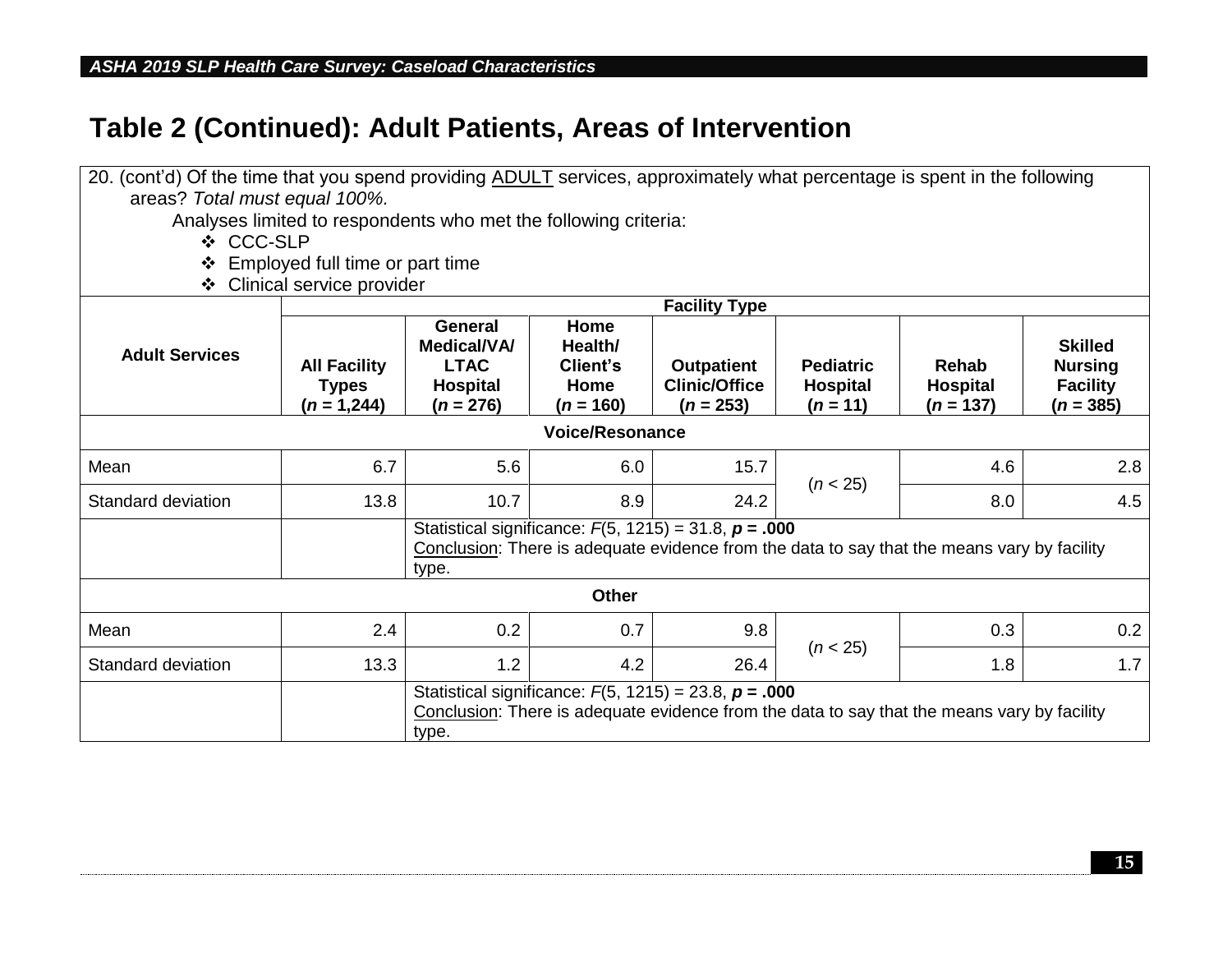## **Table 3: Pediatric Patients, Areas of Intervention**

| 19.                                                             | Of the time that you spend providing PEDIATRIC services, approximately what percentage is spent in the following areas? |                                                                               |                                                    |                                                                                                                                                          |                                                   |                                        |                                                                   |  |  |  |  |  |  |  |
|-----------------------------------------------------------------|-------------------------------------------------------------------------------------------------------------------------|-------------------------------------------------------------------------------|----------------------------------------------------|----------------------------------------------------------------------------------------------------------------------------------------------------------|---------------------------------------------------|----------------------------------------|-------------------------------------------------------------------|--|--|--|--|--|--|--|
| Total must equal 100%.                                          |                                                                                                                         |                                                                               |                                                    |                                                                                                                                                          |                                                   |                                        |                                                                   |  |  |  |  |  |  |  |
| Analyses limited to respondents who met the following criteria: |                                                                                                                         |                                                                               |                                                    |                                                                                                                                                          |                                                   |                                        |                                                                   |  |  |  |  |  |  |  |
| ❖ CCC-SLP                                                       |                                                                                                                         |                                                                               |                                                    |                                                                                                                                                          |                                                   |                                        |                                                                   |  |  |  |  |  |  |  |
| Employed full time or part time<br>❖                            |                                                                                                                         |                                                                               |                                                    |                                                                                                                                                          |                                                   |                                        |                                                                   |  |  |  |  |  |  |  |
| Clinical service provider<br>❖                                  |                                                                                                                         |                                                                               |                                                    |                                                                                                                                                          |                                                   |                                        |                                                                   |  |  |  |  |  |  |  |
|                                                                 |                                                                                                                         |                                                                               |                                                    | <b>Facility Type</b>                                                                                                                                     |                                                   |                                        |                                                                   |  |  |  |  |  |  |  |
| <b>Pediatric Services</b>                                       | <b>All Facility</b><br><b>Types</b><br>$(n = 929)$                                                                      | <b>General</b><br>Medical/VA/<br><b>LTAC</b><br><b>Hospital</b><br>$(n = 82)$ | Home<br>Health/<br>Client's<br>Home<br>$(n = 196)$ | <b>Outpatient</b><br><b>Clinic/Office</b><br>$(n = 511)$                                                                                                 | <b>Pediatric</b><br><b>Hospital</b><br>$(n = 64)$ | Rehab<br><b>Hospital</b><br>$(n = 38)$ | <b>Skilled</b><br><b>Nursing</b><br><b>Facility</b><br>$(n = 24)$ |  |  |  |  |  |  |  |
| <b>Augmentative and Alternative Communication (AAC)</b>         |                                                                                                                         |                                                                               |                                                    |                                                                                                                                                          |                                                   |                                        |                                                                   |  |  |  |  |  |  |  |
| Mean                                                            | 5.3                                                                                                                     | 2.0                                                                           | 5.1                                                | 5.3                                                                                                                                                      | 8.7                                               | 3.1                                    | (n < 25)                                                          |  |  |  |  |  |  |  |
| Standard deviation                                              | 10.0                                                                                                                    | 5.6                                                                           | 7.9                                                | 8.7                                                                                                                                                      | 18.3                                              | 6.4                                    |                                                                   |  |  |  |  |  |  |  |
|                                                                 |                                                                                                                         | type.                                                                         |                                                    | Statistical significance: $F(5, 908) = 4.2$ , $p = .001$<br>Conclusion: There is adequate evidence from the data to say that the means vary by facility  |                                                   |                                        |                                                                   |  |  |  |  |  |  |  |
|                                                                 |                                                                                                                         |                                                                               | <b>Autism Spectrum Disorder</b>                    |                                                                                                                                                          |                                                   |                                        |                                                                   |  |  |  |  |  |  |  |
| Mean                                                            | 18.1                                                                                                                    | 4.6                                                                           | 19.6                                               | 21.4                                                                                                                                                     | 11.2                                              | 10.0                                   | (n < 25)                                                          |  |  |  |  |  |  |  |
| Standard deviation                                              | 19.2                                                                                                                    | 10.1                                                                          | 17.4                                               | 19.8                                                                                                                                                     | 15.6                                              | 20.4                                   |                                                                   |  |  |  |  |  |  |  |
|                                                                 |                                                                                                                         | type.                                                                         |                                                    | Statistical significance: $F(5, 908) = 16.0$ , $p = .000$<br>Conclusion: There is adequate evidence from the data to say that the means vary by facility |                                                   |                                        |                                                                   |  |  |  |  |  |  |  |
|                                                                 |                                                                                                                         |                                                                               |                                                    |                                                                                                                                                          |                                                   |                                        | (Question 19 continues on next page.)                             |  |  |  |  |  |  |  |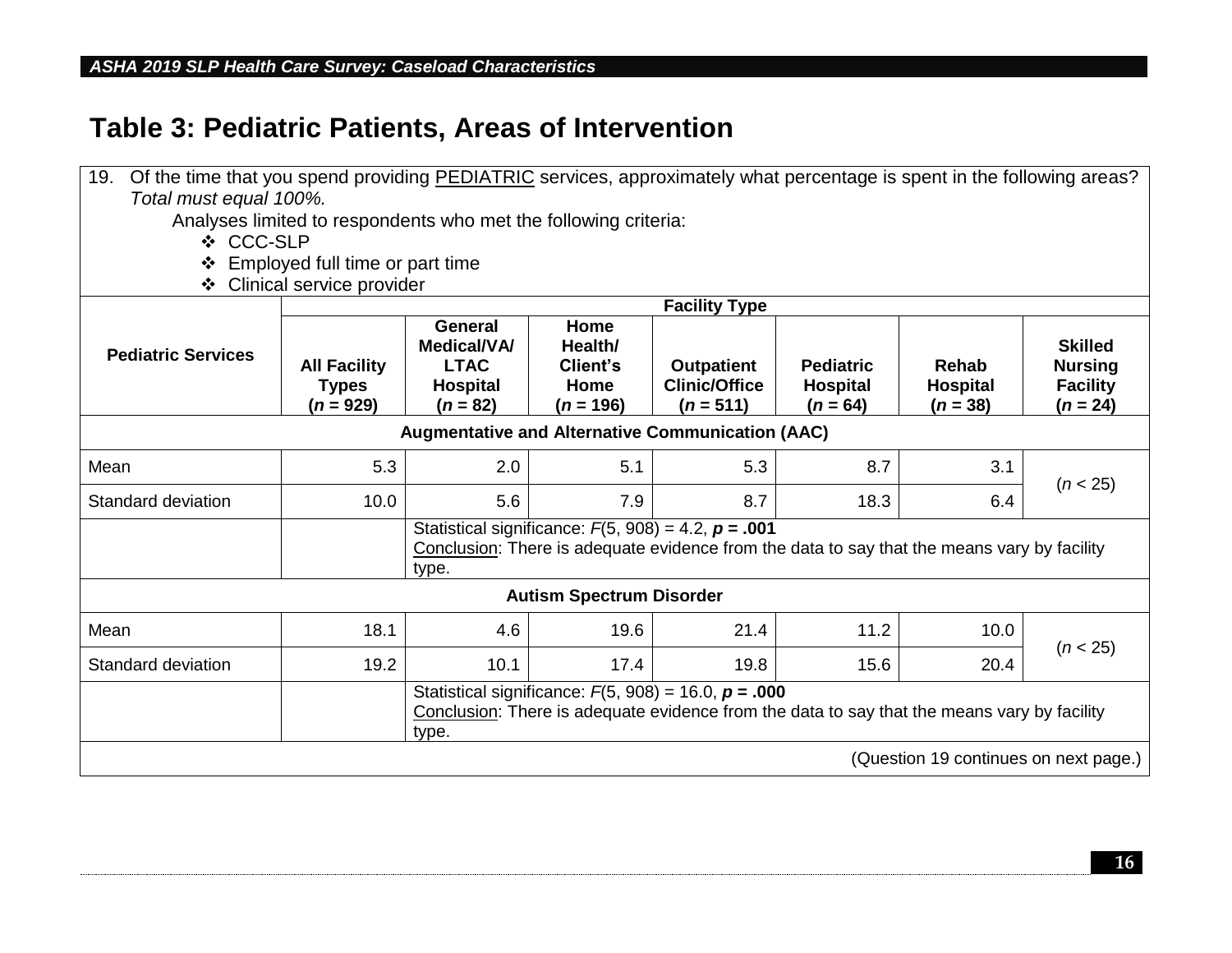| 19. (cont'd) Of the time that you spend providing PEDIATRIC services, approximately what percentage is spent in the following |                                                                                                                                                                  |                                                                               |                                                           |                                                                                                                                                          |                                                   |                                        |                                                                   |  |
|-------------------------------------------------------------------------------------------------------------------------------|------------------------------------------------------------------------------------------------------------------------------------------------------------------|-------------------------------------------------------------------------------|-----------------------------------------------------------|----------------------------------------------------------------------------------------------------------------------------------------------------------|---------------------------------------------------|----------------------------------------|-------------------------------------------------------------------|--|
| areas? Total must equal 100%.                                                                                                 |                                                                                                                                                                  |                                                                               |                                                           |                                                                                                                                                          |                                                   |                                        |                                                                   |  |
| Analyses limited to respondents who met the following criteria:                                                               |                                                                                                                                                                  |                                                                               |                                                           |                                                                                                                                                          |                                                   |                                        |                                                                   |  |
| ❖ CCC-SLP                                                                                                                     |                                                                                                                                                                  |                                                                               |                                                           |                                                                                                                                                          |                                                   |                                        |                                                                   |  |
| Employed full time or part time<br>❖                                                                                          |                                                                                                                                                                  |                                                                               |                                                           |                                                                                                                                                          |                                                   |                                        |                                                                   |  |
| Clinical service provider<br>❖                                                                                                |                                                                                                                                                                  |                                                                               |                                                           |                                                                                                                                                          |                                                   |                                        |                                                                   |  |
|                                                                                                                               |                                                                                                                                                                  |                                                                               |                                                           | <b>Facility Type</b>                                                                                                                                     |                                                   |                                        |                                                                   |  |
| <b>Pediatric Services</b>                                                                                                     | <b>All Facility</b><br><b>Types</b><br>$(n = 929)$                                                                                                               | <b>General</b><br>Medical/VA/<br><b>LTAC</b><br><b>Hospital</b><br>$(n = 82)$ | Home<br>Health/<br><b>Client's</b><br>Home<br>$(n = 196)$ | <b>Outpatient</b><br><b>Clinic/Office</b><br>$(n = 511)$                                                                                                 | <b>Pediatric</b><br><b>Hospital</b><br>$(n = 64)$ | Rehab<br><b>Hospital</b><br>$(n = 38)$ | <b>Skilled</b><br><b>Nursing</b><br><b>Facility</b><br>$(n = 24)$ |  |
| <b>Cognitive-Communication</b>                                                                                                |                                                                                                                                                                  |                                                                               |                                                           |                                                                                                                                                          |                                                   |                                        |                                                                   |  |
| Mean                                                                                                                          | 8.6                                                                                                                                                              | 9.6                                                                           | 12.4                                                      | 6.1                                                                                                                                                      | 6.3                                               | 26.6                                   | (n < 25)                                                          |  |
| Standard deviation                                                                                                            | 16.3                                                                                                                                                             | 22.5                                                                          | 18.5                                                      | 10.9                                                                                                                                                     | 10.7                                              | 32.7                                   |                                                                   |  |
|                                                                                                                               |                                                                                                                                                                  | type.                                                                         |                                                           | Statistical significance: $F(5, 908) = 15.1$ , $p = .000$<br>Conclusion: There is adequate evidence from the data to say that the means vary by facility |                                                   |                                        |                                                                   |  |
|                                                                                                                               |                                                                                                                                                                  |                                                                               | <b>Fluency</b>                                            |                                                                                                                                                          |                                                   |                                        |                                                                   |  |
| Mean                                                                                                                          | 2.6                                                                                                                                                              | 1.3                                                                           | 1.3                                                       | 3.1                                                                                                                                                      | 3.0                                               | 6.0                                    | (n < 25)                                                          |  |
| Standard deviation                                                                                                            | 7.2                                                                                                                                                              | 3.6                                                                           | 5.3                                                       | 5.9                                                                                                                                                      | 10.2                                              | 21.0                                   |                                                                   |  |
|                                                                                                                               | Statistical significance: $F(5, 908) = 4.2$ , $p = .001$<br>Conclusion: There is adequate evidence from the data to say that the means vary by facility<br>type. |                                                                               |                                                           |                                                                                                                                                          |                                                   |                                        |                                                                   |  |
|                                                                                                                               |                                                                                                                                                                  |                                                                               |                                                           |                                                                                                                                                          |                                                   | (Question 19 continues on next page.)  |                                                                   |  |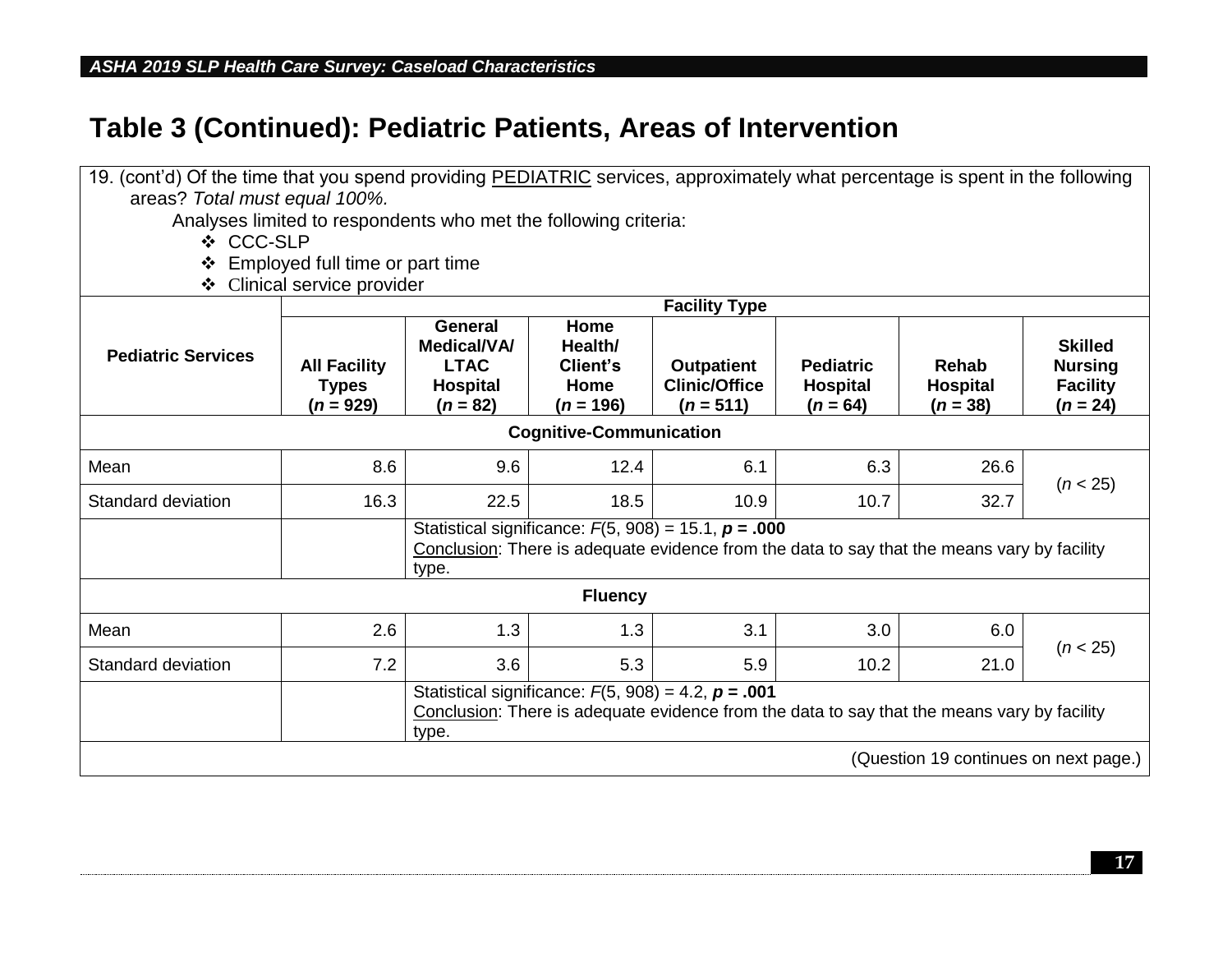| 19. (cont'd) Of the time that you spend providing PEDIATRIC services, approximately what percentage is spent in the following |                                                                                                                                                                   |                                                                               |                                                    |                                                                                                                                                          |                                                   |                                        |                                                                   |  |
|-------------------------------------------------------------------------------------------------------------------------------|-------------------------------------------------------------------------------------------------------------------------------------------------------------------|-------------------------------------------------------------------------------|----------------------------------------------------|----------------------------------------------------------------------------------------------------------------------------------------------------------|---------------------------------------------------|----------------------------------------|-------------------------------------------------------------------|--|
| areas? Total must equal 100%.                                                                                                 |                                                                                                                                                                   |                                                                               |                                                    |                                                                                                                                                          |                                                   |                                        |                                                                   |  |
| Analyses limited to respondents who met the following criteria:                                                               |                                                                                                                                                                   |                                                                               |                                                    |                                                                                                                                                          |                                                   |                                        |                                                                   |  |
| ❖ CCC-SLP                                                                                                                     |                                                                                                                                                                   |                                                                               |                                                    |                                                                                                                                                          |                                                   |                                        |                                                                   |  |
| Employed full time or part time                                                                                               |                                                                                                                                                                   |                                                                               |                                                    |                                                                                                                                                          |                                                   |                                        |                                                                   |  |
| Clinical service provider<br>❖                                                                                                |                                                                                                                                                                   |                                                                               |                                                    |                                                                                                                                                          |                                                   |                                        |                                                                   |  |
|                                                                                                                               | <b>Facility Type</b>                                                                                                                                              |                                                                               |                                                    |                                                                                                                                                          |                                                   |                                        |                                                                   |  |
| <b>Pediatric Services</b>                                                                                                     | <b>All Facility</b><br><b>Types</b><br>$(n = 929)$                                                                                                                | General<br><b>Medical/VA/</b><br><b>LTAC</b><br><b>Hospital</b><br>$(n = 82)$ | Home<br>Health/<br>Client's<br>Home<br>$(n = 196)$ | <b>Outpatient</b><br><b>Clinic/Office</b><br>$(n = 511)$                                                                                                 | <b>Pediatric</b><br><b>Hospital</b><br>$(n = 64)$ | Rehab<br><b>Hospital</b><br>$(n = 38)$ | <b>Skilled</b><br><b>Nursing</b><br><b>Facility</b><br>$(n = 24)$ |  |
| <b>Language and Literacy</b>                                                                                                  |                                                                                                                                                                   |                                                                               |                                                    |                                                                                                                                                          |                                                   |                                        |                                                                   |  |
| Mean                                                                                                                          | 23.1                                                                                                                                                              | 11.3                                                                          | 27.4                                               | 24.4                                                                                                                                                     | 14.5                                              | 18.5                                   | (n < 25)                                                          |  |
| Standard deviation                                                                                                            | 21.0                                                                                                                                                              | 18.3                                                                          | 22.5                                               | 19.3                                                                                                                                                     | 18.1                                              | 23.2                                   |                                                                   |  |
|                                                                                                                               |                                                                                                                                                                   | type.                                                                         |                                                    | Statistical significance: $F(5, 908) = 12.2$ , $p = .000$<br>Conclusion: There is adequate evidence from the data to say that the means vary by facility |                                                   |                                        |                                                                   |  |
|                                                                                                                               |                                                                                                                                                                   |                                                                               | <b>Speech Sound Disorders</b>                      |                                                                                                                                                          |                                                   |                                        |                                                                   |  |
| Mean                                                                                                                          | 21.5                                                                                                                                                              | 14.9                                                                          | 20.6                                               | 25.1                                                                                                                                                     | 9.5                                               | 11.7                                   | (n < 25)                                                          |  |
| Standard deviation                                                                                                            | 20.0                                                                                                                                                              | 24.6                                                                          | 19.5                                               | 18.7                                                                                                                                                     | 11.5                                              | 17.2                                   |                                                                   |  |
|                                                                                                                               | Statistical significance: $F(5, 908) = 12.7$ , $p = .000$<br>Conclusion: There is adequate evidence from the data to say that the means vary by facility<br>type. |                                                                               |                                                    |                                                                                                                                                          |                                                   |                                        |                                                                   |  |
|                                                                                                                               | (Question 19 continues on next page.)                                                                                                                             |                                                                               |                                                    |                                                                                                                                                          |                                                   |                                        |                                                                   |  |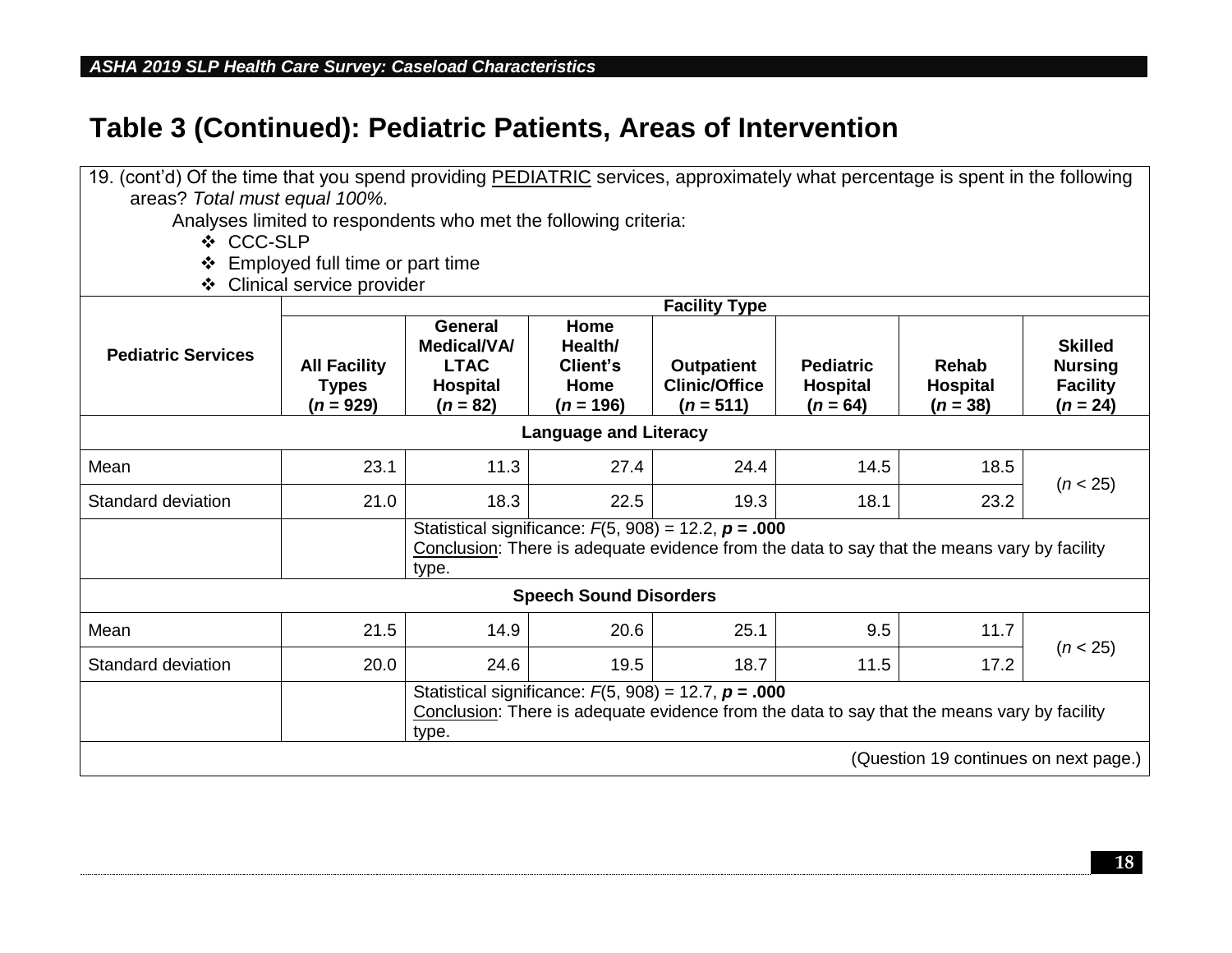| 19. (cont'd) Of the time that you spend providing PEDIATRIC services, approximately what percentage is spent in the following |                                                                                                                                                                        |                                                                                      |                                                           |                                                          |                                                   |                                        |                                                                   |  |  |  |  |
|-------------------------------------------------------------------------------------------------------------------------------|------------------------------------------------------------------------------------------------------------------------------------------------------------------------|--------------------------------------------------------------------------------------|-----------------------------------------------------------|----------------------------------------------------------|---------------------------------------------------|----------------------------------------|-------------------------------------------------------------------|--|--|--|--|
| areas? Total must equal 100%.                                                                                                 |                                                                                                                                                                        |                                                                                      |                                                           |                                                          |                                                   |                                        |                                                                   |  |  |  |  |
| Analyses limited to respondents who met the following criteria:                                                               |                                                                                                                                                                        |                                                                                      |                                                           |                                                          |                                                   |                                        |                                                                   |  |  |  |  |
| ❖ CCC-SLP                                                                                                                     |                                                                                                                                                                        |                                                                                      |                                                           |                                                          |                                                   |                                        |                                                                   |  |  |  |  |
| Employed full time or part time                                                                                               |                                                                                                                                                                        |                                                                                      |                                                           |                                                          |                                                   |                                        |                                                                   |  |  |  |  |
| Clinical service provider<br>❖                                                                                                |                                                                                                                                                                        |                                                                                      |                                                           |                                                          |                                                   |                                        |                                                                   |  |  |  |  |
| <b>Facility Type</b>                                                                                                          |                                                                                                                                                                        |                                                                                      |                                                           |                                                          |                                                   |                                        |                                                                   |  |  |  |  |
| <b>Pediatric Services</b>                                                                                                     | <b>All Facility</b><br><b>Types</b><br>$(n = 929)$                                                                                                                     | <b>General</b><br><b>Medical/VA/</b><br><b>LTAC</b><br><b>Hospital</b><br>$(n = 82)$ | Home<br>Health/<br><b>Client's</b><br>Home<br>$(n = 196)$ | <b>Outpatient</b><br><b>Clinic/Office</b><br>$(n = 511)$ | <b>Pediatric</b><br><b>Hospital</b><br>$(n = 64)$ | Rehab<br><b>Hospital</b><br>$(n = 38)$ | <b>Skilled</b><br><b>Nursing</b><br><b>Facility</b><br>$(n = 24)$ |  |  |  |  |
| <b>Swallowing and Feeding</b>                                                                                                 |                                                                                                                                                                        |                                                                                      |                                                           |                                                          |                                                   |                                        |                                                                   |  |  |  |  |
| Mean                                                                                                                          | 15.2                                                                                                                                                                   | 47.8                                                                                 | 11.5                                                      | 8.1                                                      | 38.3                                              | 19.0                                   | (n < 25)                                                          |  |  |  |  |
| Standard deviation                                                                                                            | 26.8                                                                                                                                                                   | 44.8                                                                                 | 18.9                                                      | 16.4                                                     | 38.5                                              | 27.9                                   |                                                                   |  |  |  |  |
|                                                                                                                               | Statistical significance: $F(5, 908) = 54.9$ , $p = .000$<br>Conclusion: There is adequate evidence from the data to say that the means vary by facility<br>type.      |                                                                                      |                                                           |                                                          |                                                   |                                        |                                                                   |  |  |  |  |
| <b>Voice/Resonance</b>                                                                                                        |                                                                                                                                                                        |                                                                                      |                                                           |                                                          |                                                   |                                        |                                                                   |  |  |  |  |
| Mean                                                                                                                          | 3.6                                                                                                                                                                    | 4.9                                                                                  | 0.5                                                       | 4.6                                                      | 5.2                                               | 2.9                                    | (n < 25)                                                          |  |  |  |  |
| Standard deviation                                                                                                            | 14.6                                                                                                                                                                   | 19.0                                                                                 | 2.2                                                       | 16.9                                                     | 14.8                                              | 6.8                                    |                                                                   |  |  |  |  |
|                                                                                                                               | Statistical significance: $F(5, 908) = 2.5$ , $p = .032$<br>Conclusion: There is not enough evidence from the data to say that the responses vary by<br>facility type. |                                                                                      |                                                           |                                                          |                                                   |                                        |                                                                   |  |  |  |  |
| (Question 19 continues on next page.)                                                                                         |                                                                                                                                                                        |                                                                                      |                                                           |                                                          |                                                   |                                        |                                                                   |  |  |  |  |